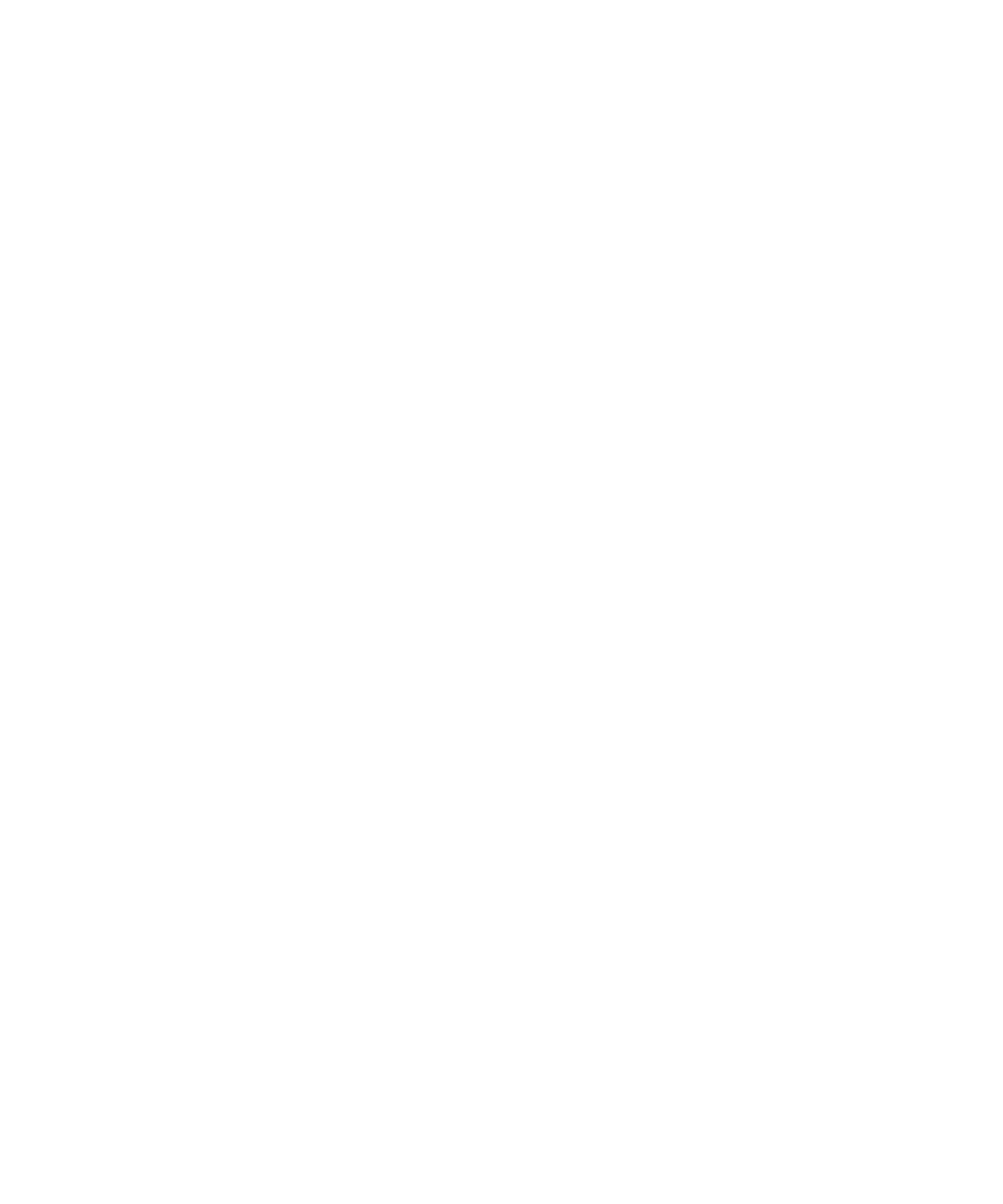## *IBM Rational DOORS for ClearQuest Interface Using Rational DOORS for ClearQuest Interface*

*Release 2.2.1*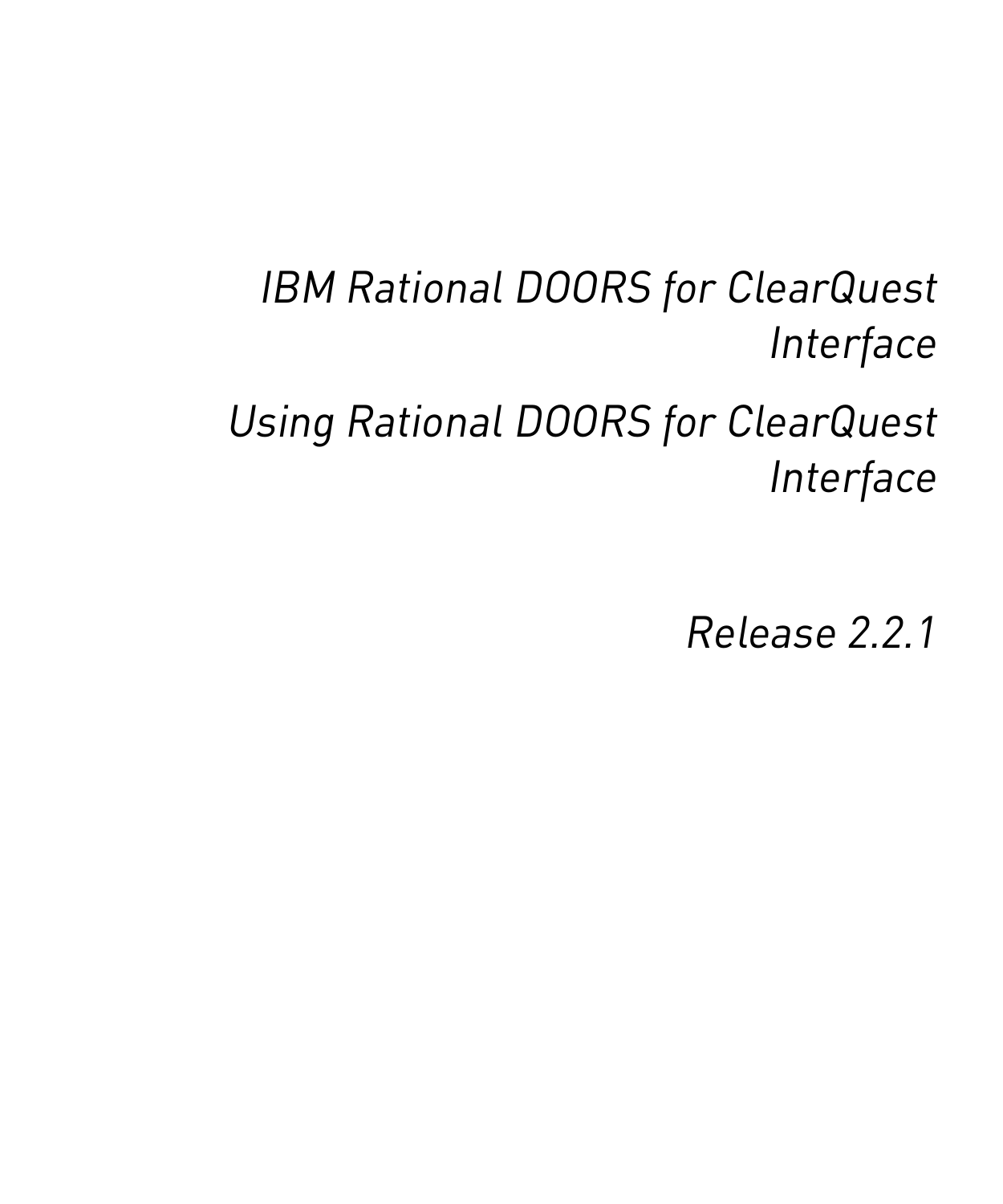Before using this information, be sure to read the general information under the ["Notices" chapter on page 21.](#page-26-0)

This edition applies to **IBM Rational DOORS for ClearQuest Interface**, **VERSION 2.2.1**, and to all subsequent releases and modifications until otherwise indicated in new editions.

#### © **Copyright IBM Corporation 1993, 2009**

US Government Users Restricted Rights—Use, duplication or disclosure restricted by GSA ADP Schedule Contract with IBM Corp.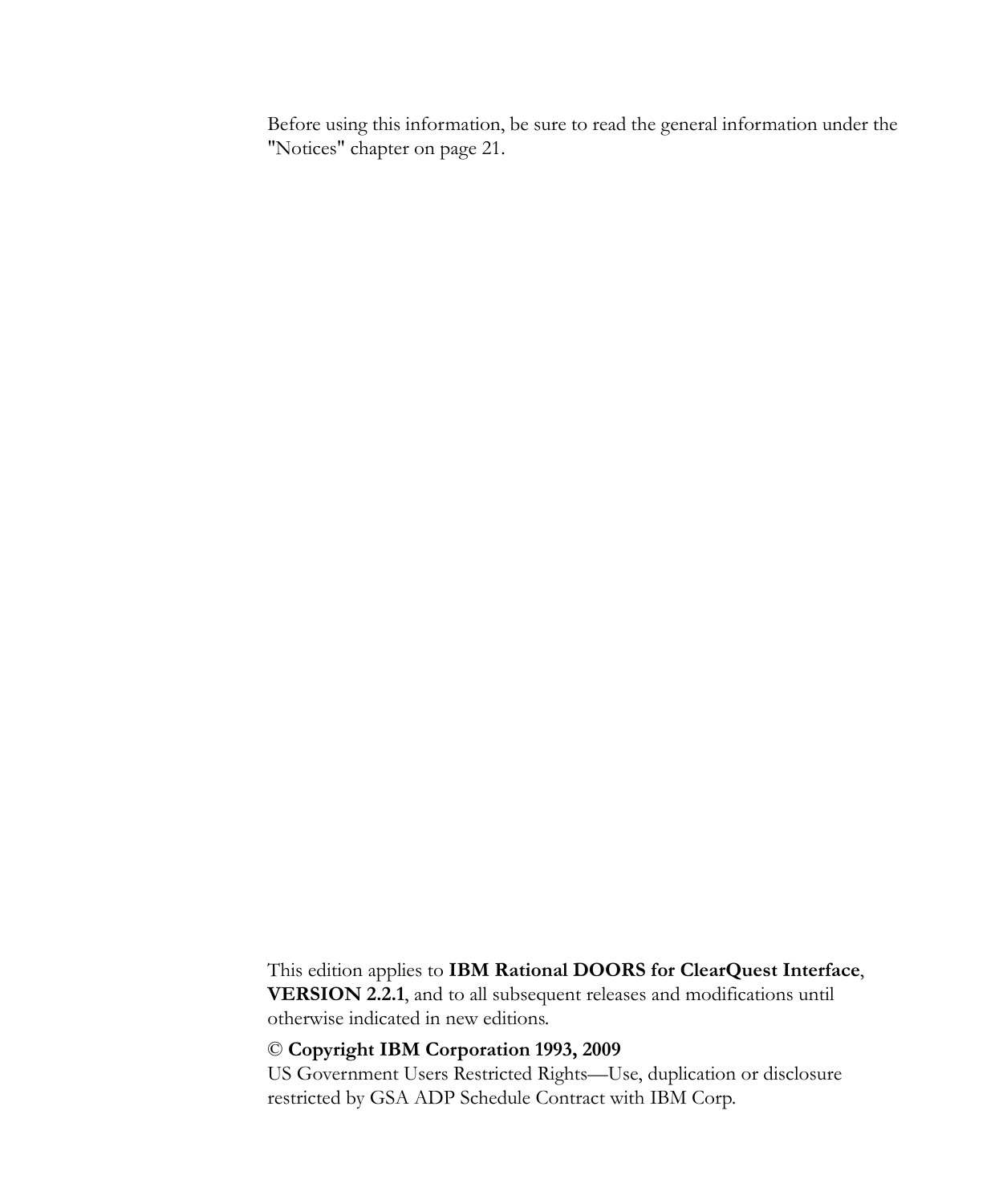## *Table of contents*

| <b>Chapter 1: About this manual</b>                                   | 1 |
|-----------------------------------------------------------------------|---|
|                                                                       |   |
|                                                                       |   |
| <b>Chapter 2: Concepts</b>                                            | 3 |
|                                                                       |   |
|                                                                       |   |
|                                                                       |   |
| <b>Chapter 3: Configuring Rational DOORS for ClearQuest Interface</b> | 5 |
|                                                                       |   |
|                                                                       |   |
| <b>Chapter 4: Using Rational DOORS for ClearQuest Interface</b><br>11 |   |
|                                                                       |   |
|                                                                       |   |
|                                                                       |   |
|                                                                       |   |
|                                                                       |   |
|                                                                       |   |
|                                                                       |   |
|                                                                       |   |
| <b>Chapter 5: Contacting support</b><br>17                            |   |
|                                                                       |   |
|                                                                       |   |
|                                                                       |   |
|                                                                       |   |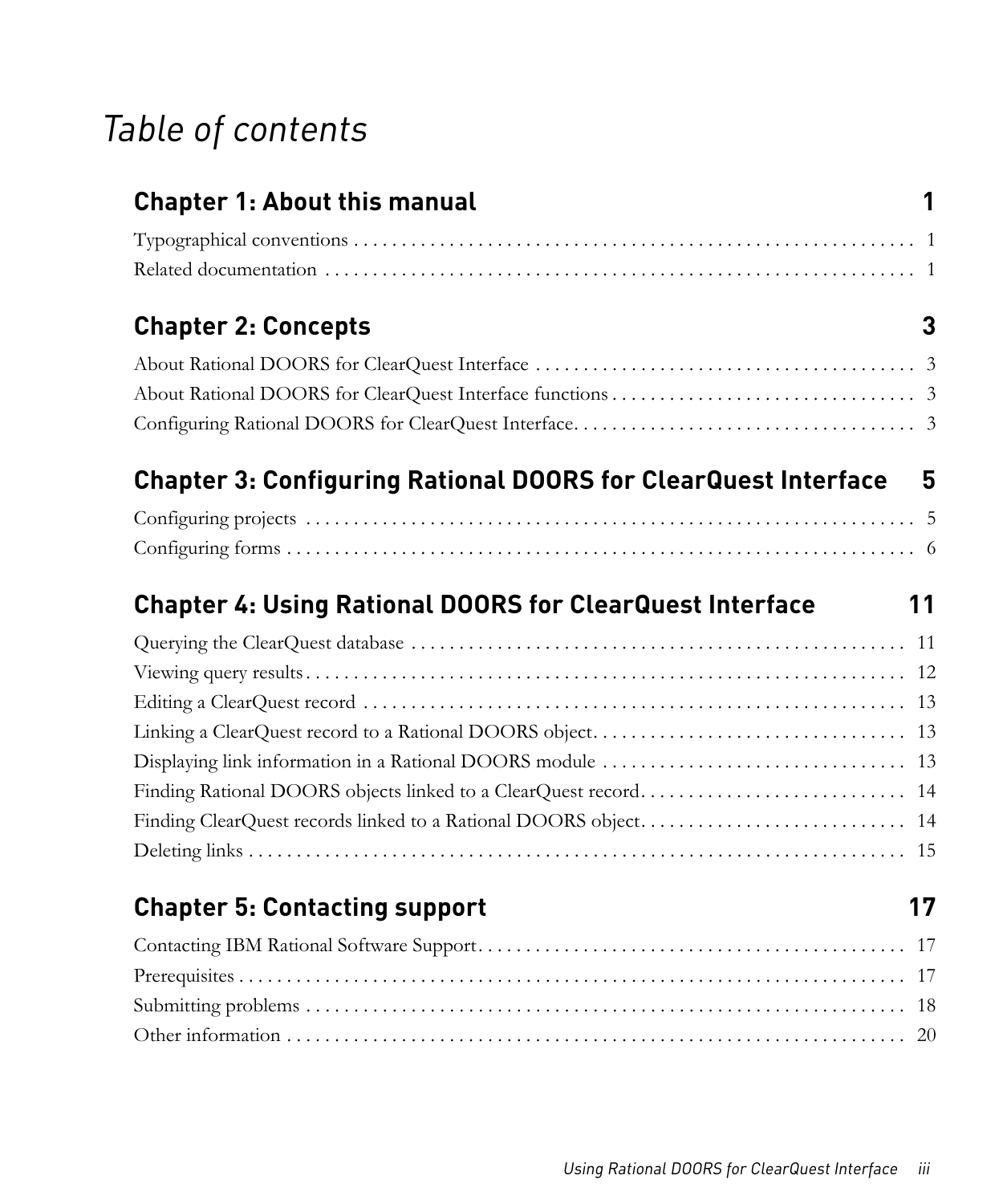## **[Chapter 6: Notices 21](#page-26-1)** [Trademarks . . . . . . . . . . . . . . . . . . . . . . . . . . . . . . . . . . . . . . . . . . . . . . . . . . . . . . . . . . . . . . . . . . . . . . . 23](#page-28-0)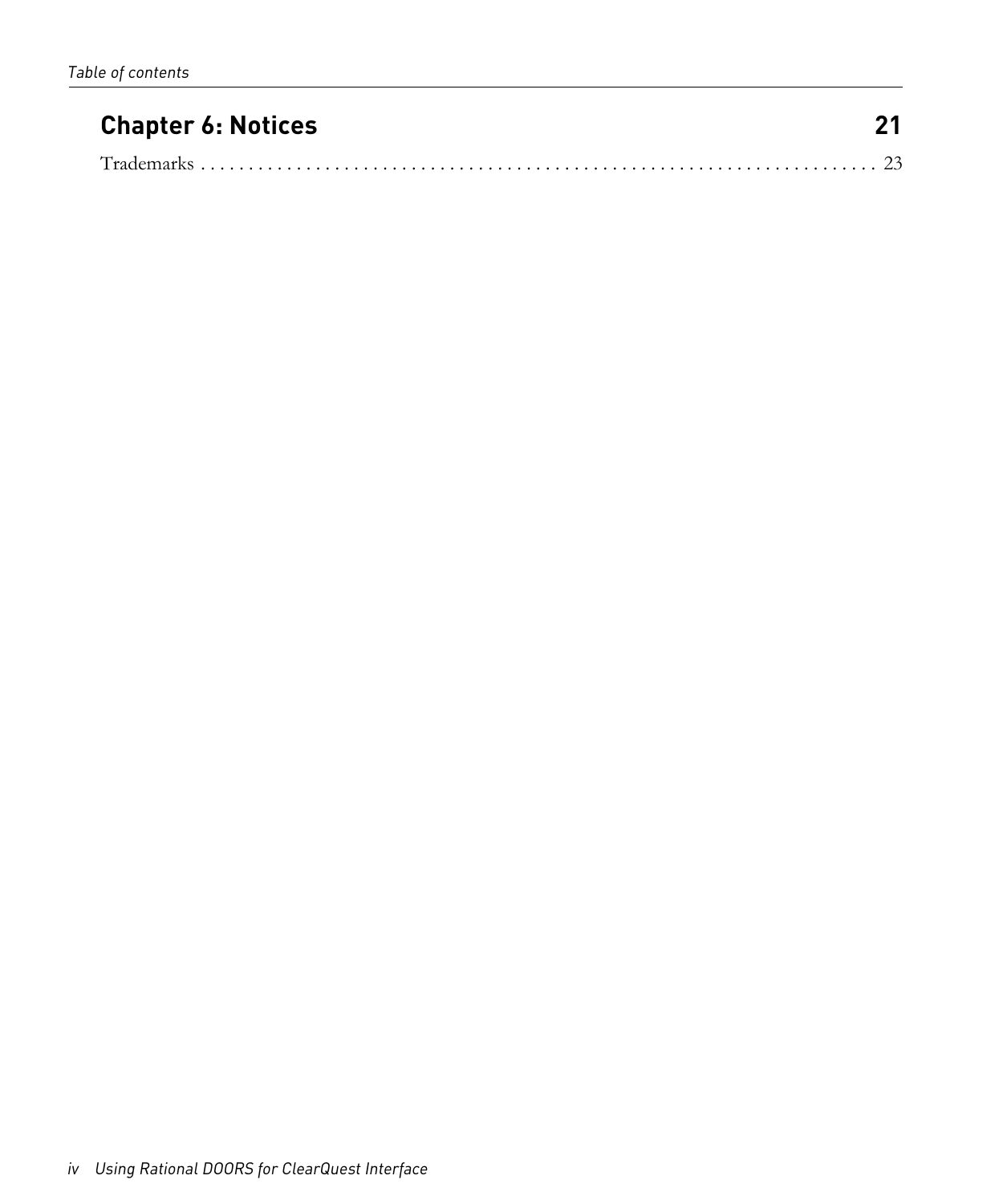## *1 About this manual*

<span id="page-6-0"></span>Welcome to IBM® Rational® DOORS® for ClearQuest Interface.

This manual describes how to use version 2.2.1 of Rational DOORS for ClearQuest Interface. It assumes that you know how to use both Rational DOORS and ClearQuest<sup>®</sup>.

## <span id="page-6-1"></span>**Typographical conventions**

| <b>Typeface or</b><br>Symbol | <b>Meaning</b>                                                                                                            |
|------------------------------|---------------------------------------------------------------------------------------------------------------------------|
| <b>Bold</b>                  | Important items, and items that you can select, including<br>buttons and menus. For example: Click Yes to continue.       |
| <i>Italics</i>               | Book titles                                                                                                               |
| Courier                      | Commands, files, and directories; computer output. For<br>example: Edit your . properties file.                           |
|                              | A menu choice. For example: Select File > Open. This means<br>select the File menu, then select the Open command from it. |

The following typographical conventions are used in this manual:

## <span id="page-6-2"></span>**Related documentation**

The following table describes where to find information in the documentation set:

| For information on                                        | <b>See</b>                              |
|-----------------------------------------------------------|-----------------------------------------|
| How to use Rational DOORS                                 | The Rational DOORS documentation<br>set |
| How to use ClearQuest                                     | The ClearQuest documentation set        |
| How to install Rational DOORS for<br>ClearQuest Interface | Rational DOORS Installation Guide       |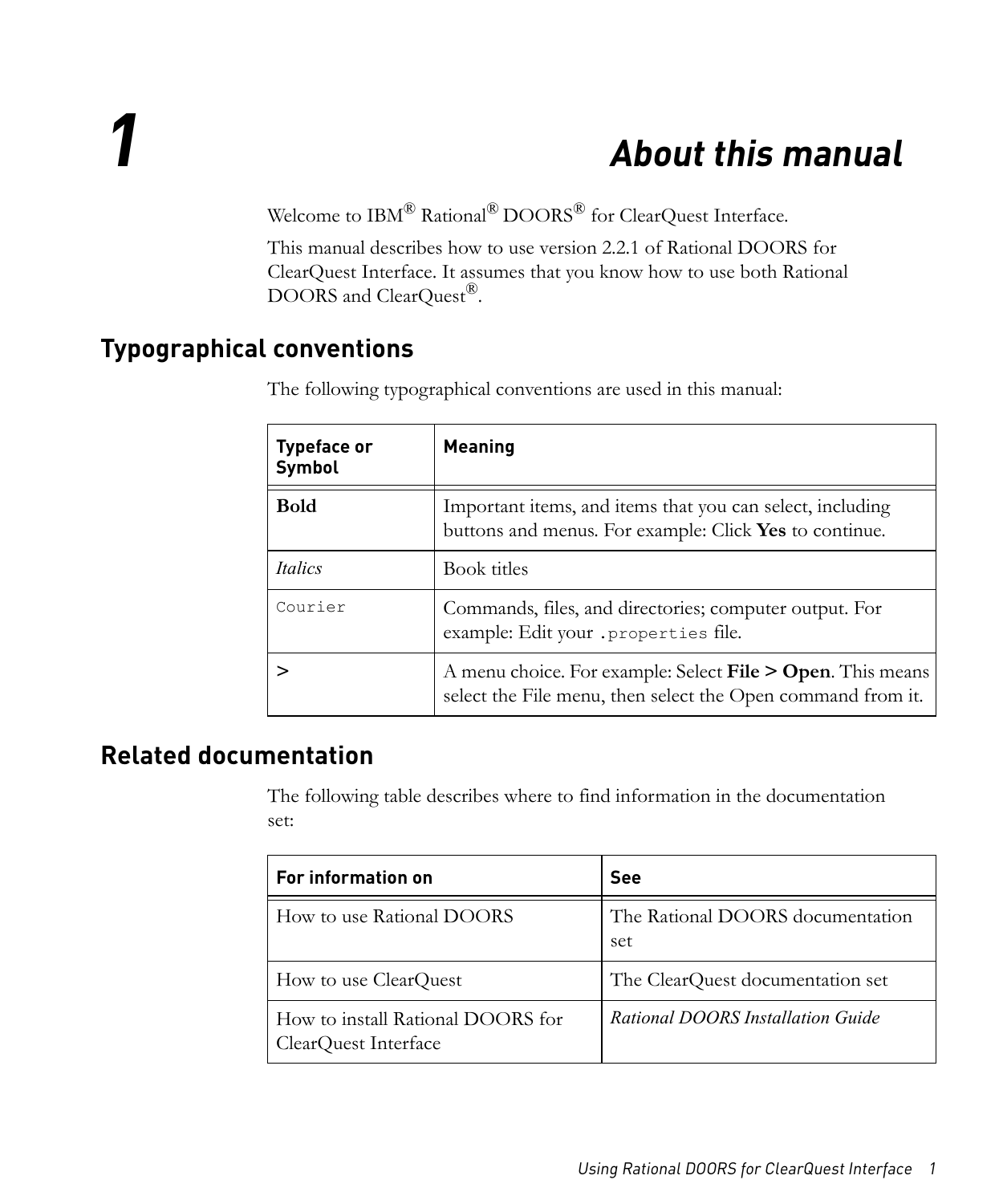These documents are on the Rational Information Center at http://publib.boulder.ibm.com/infocenter/rsdp/v1r0m0/index.jsp.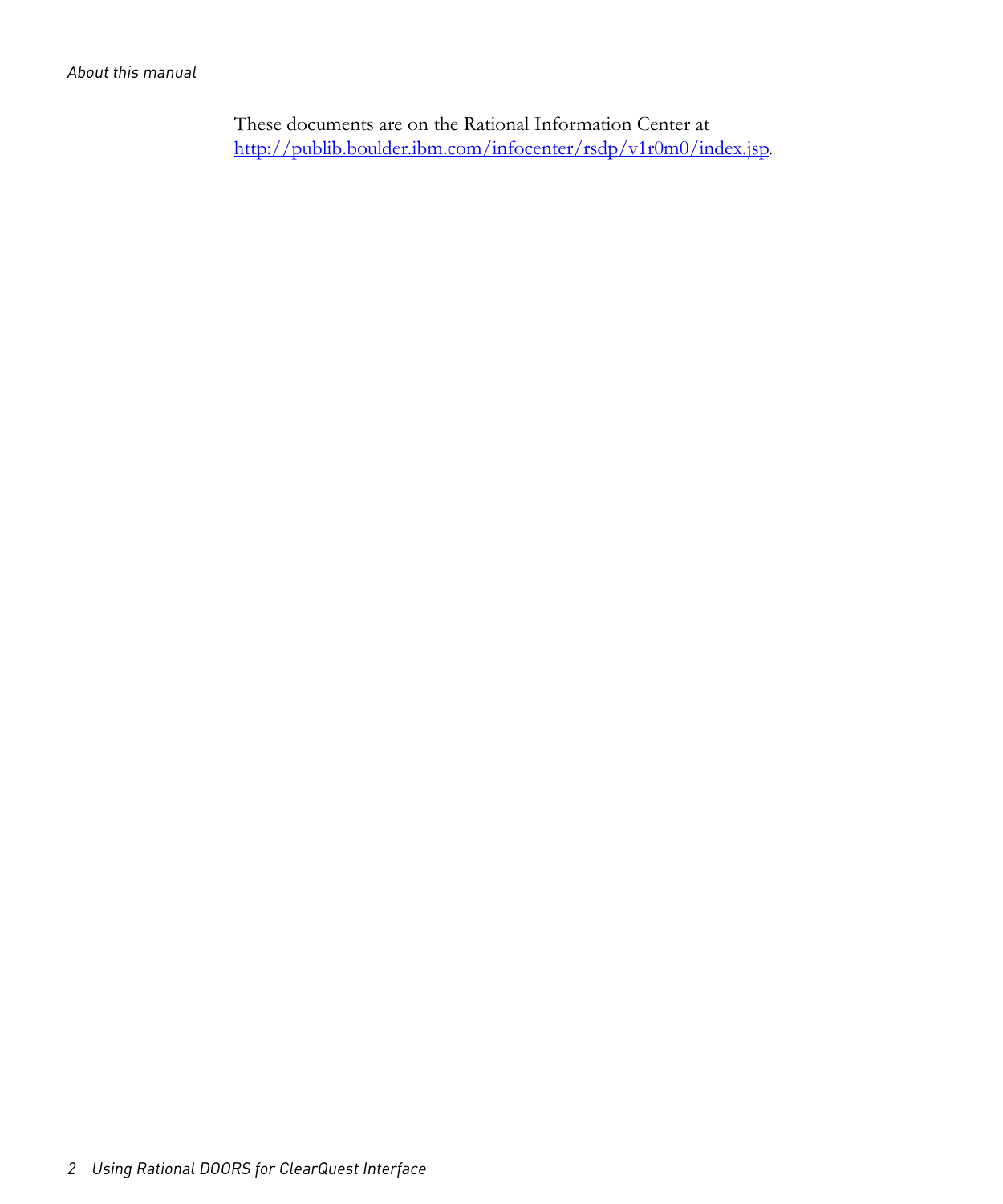# <span id="page-8-0"></span>*2 Concepts*

This chapter introduces Rational DOORS for ClearQuest Interface and explains the concepts you need to understand before you use it:

- [About Rational DOORS for ClearQuest Interface](#page-8-1)
- [About Rational DOORS for ClearQuest Interface functions](#page-8-2)
- [Configuring Rational DOORS for ClearQuest Interface](#page-8-3)

## <span id="page-8-6"></span><span id="page-8-1"></span>**About Rational DOORS for ClearQuest Interface**

Rational DOORS is the world's leading tool for creating, structuring, and managing complex sets of requirements, such as those for a typical software development project. ClearQuest is a defect and change tracking tool.

Rational DOORS for ClearQuest Interface is a bridge between these two products, enabling users to co-ordinate defect tracking and requirements management. This integration is not supported on a ClearQuest MultiSite configuration.

## <span id="page-8-5"></span><span id="page-8-2"></span>**About Rational DOORS for ClearQuest Interface functions**

Rational DOORS for ClearQuest Interface allows you to:

- Query a ClearQuest database from a Rational DOORS project
- Edit ClearQuest records
- Link ClearQuest records to Rational DOORS objects, and track these links
- Attach files to a ClearQuest record using Rational DOORS for ClearQuest Interface

## <span id="page-8-4"></span><span id="page-8-3"></span>**Configuring Rational DOORS for ClearQuest Interface**

You can configure Rational DOORS for ClearQuest Interface so that a different ClearQuest database is used for each Rational DOORS project. This means that different ClearQuest databases and different form settings can be used on different Rational DOORS projects.

You can configure:

**• Database**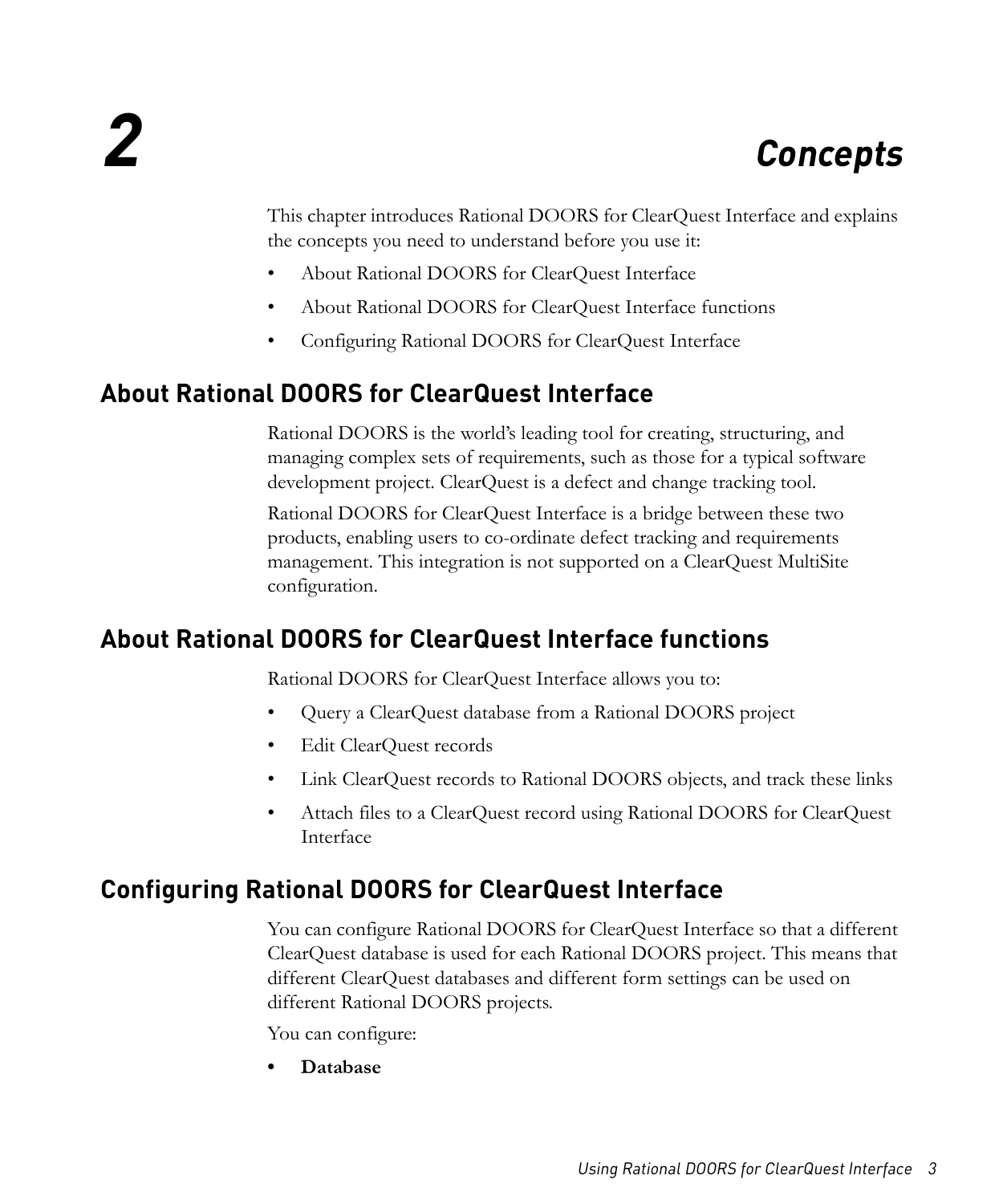ClearQuest supports multiple databases. A ClearQuest database must be associated with each Rational DOORS Project that uses Rational DOORS for ClearQuest Interface.

#### **• Type Selection**

ClearQuest supports many different types and schemas. You can select the ClearQuest types that you want to make available to Rational DOORS for ClearQuest Interface for each Rational DOORS project. You make a ClearQuest type available by associating it with a Rational DOORS for ClearQuest Interface type. There are two Rational DOORS for ClearQuest Interface types: **Enhancement Request (ER)** and **Defect**, which can be associated with any available ClearQuest types.

#### **• Query**

You can configure Rational DOORS for ClearQuest Interface to display selected ClearQuest fields on the Query tab of the integration form. You can query the ClearQuest database on a single ClearQuest field, or on multiple ClearQuest fields. Rational DOORS for ClearQuest Interface supports the use of **And** or **Or** logic when querying on multiple fields.

#### **• Report Details**

The results of a query are displayed on the Reports/Details tab of the integration form. You can configure Rational DOORS for ClearQuest Interface to display selected ClearQuest fields on the Report/Details tab of the integration form. ClearQuest records are displayed in a list in the top section of the tab. When a record is selected in the list, the details of that record are displayed in the lower section of the tab. You can control which of the fields in the bottom section of the tab you want users to be able to edit. ClearQuest system fields, for example **id** or **Submitter** cannot be edited.

#### **• Edit Records**

You can configure Rational DOORS for ClearQuest Interface to display selected ClearQuest fields on the **Edit Record** tab of the integration form. You can control which of these fields you want users to be able to edit. ClearQuest system fields, for example **id** or **Submitter** cannot be edited.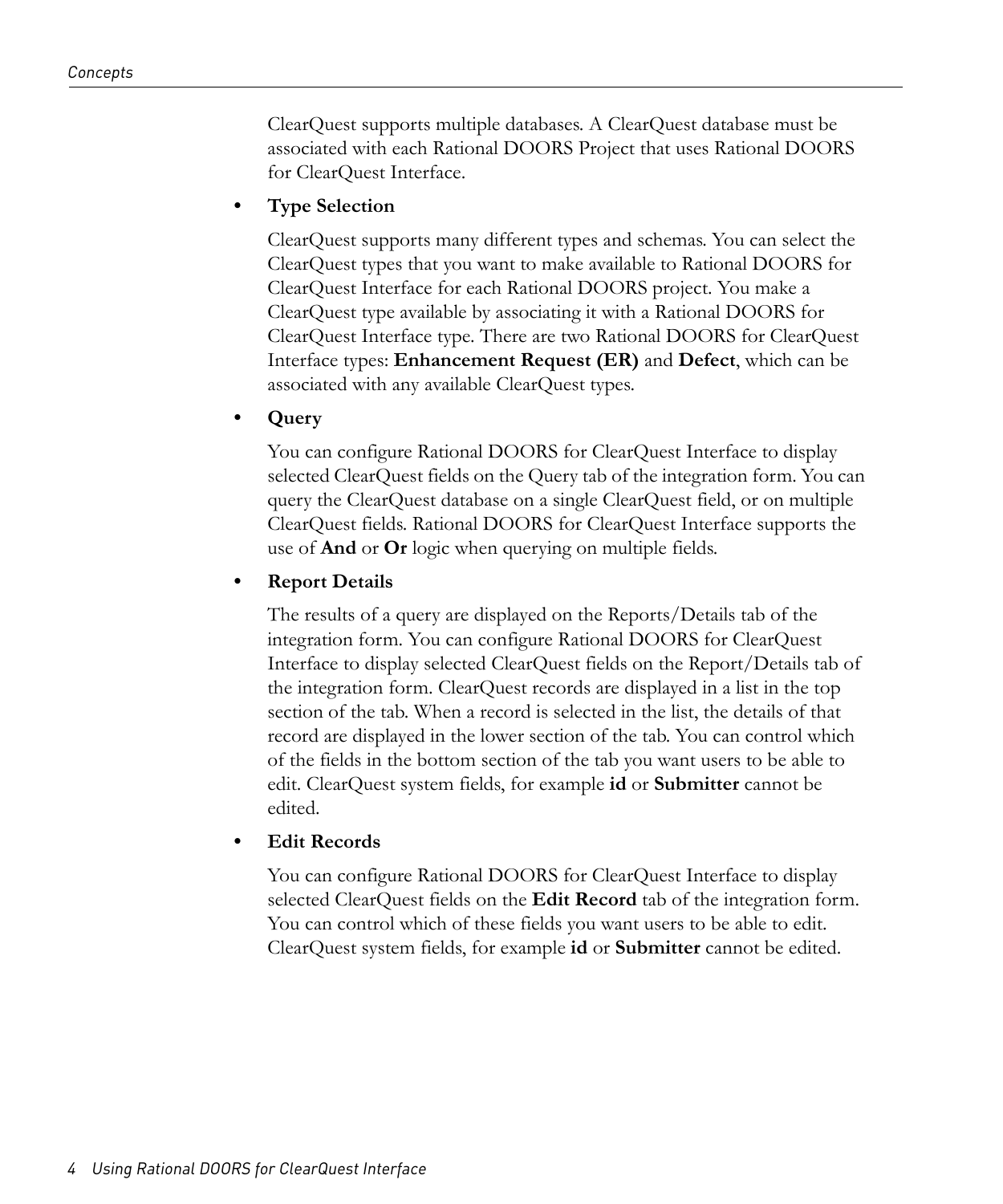## <span id="page-10-0"></span>*3 Configuring Rational DOORS for ClearQuest Interface*

This chapter describes:

- [Configuring projects](#page-10-1)
- [Configuring forms](#page-11-0)

## <span id="page-10-2"></span><span id="page-10-1"></span>**Configuring projects**

When you configure a Rational DOORS project to use Rational DOORS for ClearQuest Interface, you select the ClearQuest database you want to associate with the Rational DOORS project. You can then select the ClearQuest types that you want to make available to Rational DOORS for ClearQuest Interface for that project.

You make a ClearQuest type available by associating it with a Rational DOORS for ClearQuest Interface type. There are two Rational DOORS for ClearQuest Interface types: **Enhancement Request (ER)** and **Defect**, which can be associated with any available ClearQuest types. The ClearQuest types will be referred to in Rational DOORS for ClearQuest Interface by their Rational DOORS for ClearQuest Interface labels, i.e. Enhancement Request and Defect.

To configure a project you must be one of the following Rational DOORS users:

- **Administrator** user
- **Database Manager**
- **Project Manager**

Once you have configured Rational DOORS for ClearQuest Interface, any Rational DOORS users with access to the associated ClearQuest database will be able to use Rational DOORS for ClearQuest Interface.

- **1.** Select the correct Rational DOORS Project in the left pane of the Rational DOORS Explorer.
- **2.** Select **ClearQuest > Configure Project**.

The **ClearQuest Database Configuration** dialog box opens, displaying the names of the available ClearQuest schema repositories in the top pane.

**3.** In the top pane of the dialog box, select the ClearQuest schema repository that contains the database you want to use.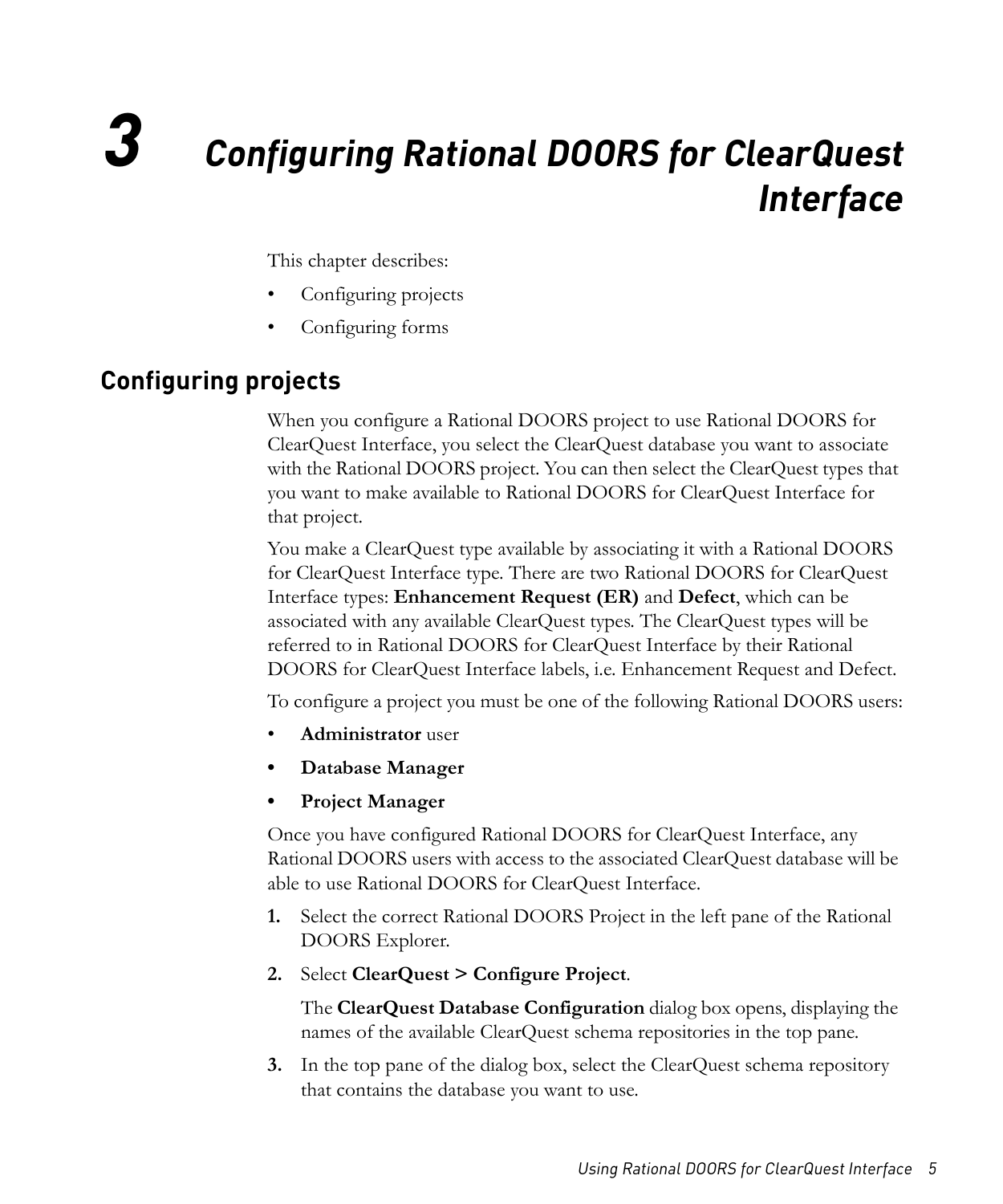A list of the databases that are available for that schema repository is displayed in the **Database Name** pane.

**4.** Select the ClearQuest database that is to be associated with the Rational DOORS project selected in the Rational DOORS explorer.

The ClearQuest login dialog box is displayed.

**5.** Enter your ClearQuest username and password and click **Login**.

You can configure the ClearQuest login to save your ClearQuest username and/or password by selecting the appropriate checkboxes:

- If you save your username, you will be prompted for your password each time Rational DOORS for ClearQuest Interface accesses the ClearQuest database.
- If you save your username and password, you will not be prompted to login again, unless the login fails.
- You can login again during a session, or change your login options by selecting **ClearQuest > Login** from the explorer, or from the right click menu in a module.

Rational DOORS for ClearQuest Interface retrieves the available ClearQuest database types for the current database and displays them in the lower panes of the dialog box. You use the **Enhancement Request Type Name** pane to associate a ClearQuest type with the Rational DOORS for ClearQuest Interface type **ER**, and the **Defect Type Name** pane to associate a ClearQuest type with the Rational DOORS for ClearQuest Interface type **Defect**.

- **6.** Associate a ClearQuest Database type with the Rational DOORS for ClearQuest Interface type ER by selecting the ClearQuest database type from the list in the **Enhancement Request Type Name** pane. Associate a ClearQuest database type with the Rational DOORS for ClearQuest Interface type Defect by selecting the ClearQuest database type from the list in the **Defect Type Name** pane. You can create associations for either or both of the Rational DOORS for ClearQuest Interface types.
- **7.** Click **Apply** to save the configuration information.

## <span id="page-11-1"></span><span id="page-11-0"></span>**Configuring forms**

You can configure a form for each ClearQuest type that is associated with a Rational DOORS for ClearQuest Interface type. When the form is configured it provides the interface between the Rational DOORS project and the associated ClearQuest database. For information on associating a ClearQuest type with a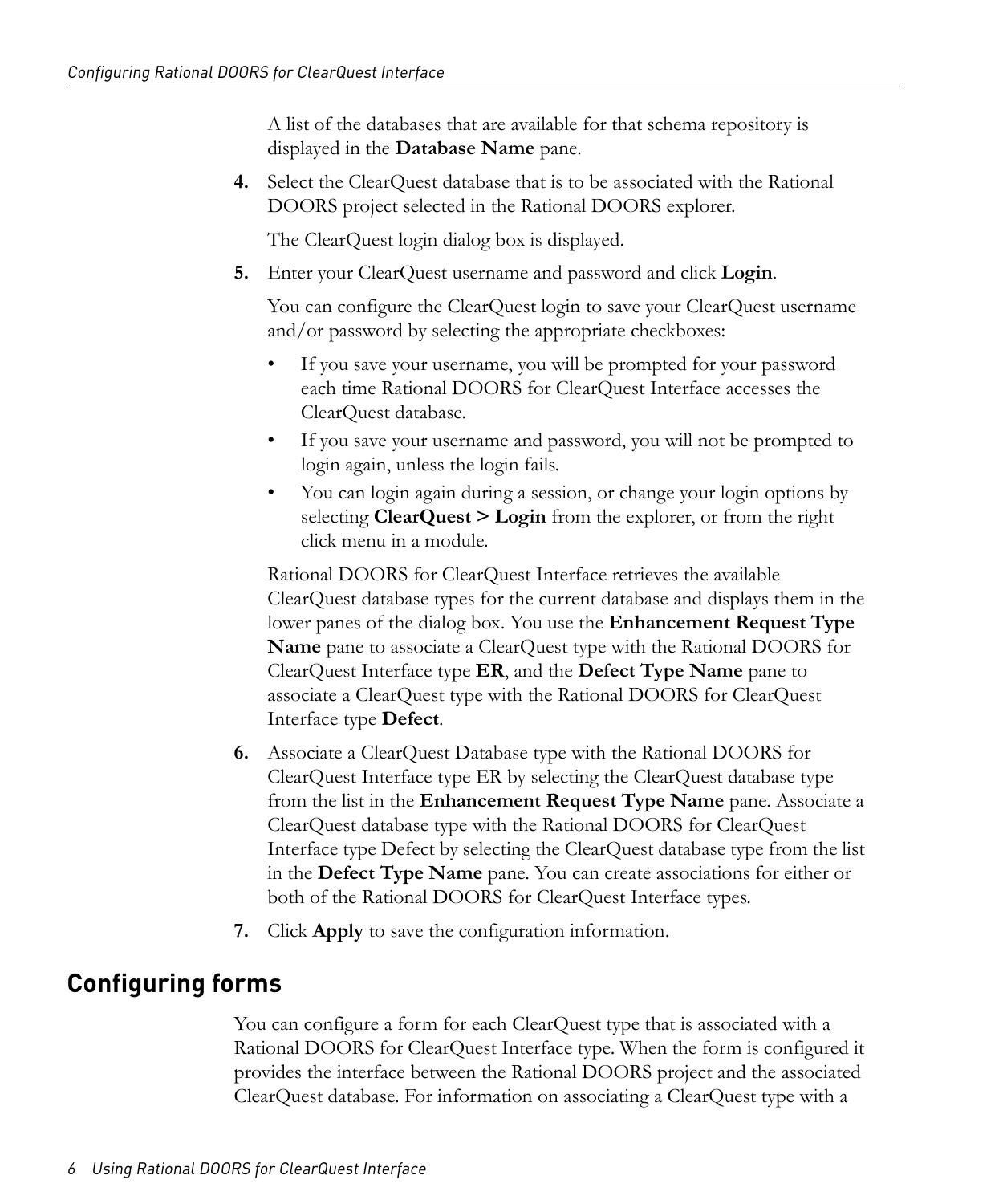Rational DOORS for ClearQuest Interface type, see ["Configuring projects," on](#page-10-1)  [page 5.](#page-10-1)

To configure a form you must be one of the following Rational DOORS users:

- **Administrator** user
- **Database Manager**
- **Project Manager**

Once you have configured Rational DOORS for ClearQuest Interface, any Rational DOORS users with access to the associated ClearQuest database will be able to use Rational DOORS for ClearQuest Interface.

**1.** Select **ClearQuest > Configure Forms** in the Rational DOORS Explorer.

The **ClearQuest Forms Configuration** dialog box is displayed. There are five tabs in the dialog box:

- **Query Configuration**
- **Report Configuration**
- **Detail Configuration**
- **Data Entry Configuration**
- **View Fields**
- **2.** Click to display the drop down **Form** list at the top of the ClearQuest Form Configuration dialog box. The ClearQuest types that were associated with Rational DOORS for ClearQuest Interface types during the Project Configuration are displayed. In this example they are EnhancementRequest and Defect.
- **3.** Select the ClearQuest type you want to configure.

Rational DOORS for ClearQuest Interface retrieves the field list for the selected ClearQuest type from the ClearQuest database. The field list is displayed in the **Available Field** list on each of the tabs in the ClearQuest Form Configuration dialog box. You can select which of these fields you want to be displayed on the Rational DOORS for ClearQuest Interface form.

**4.** Select the **Query Configuration** tab.

You use the Query Configuration tab to define what ClearQuest fields are available to users when they use Rational DOORS for ClearQuest Interface to query the ClearQuest database. These fields are displayed on the **Query** tab of the Rational DOORS for ClearQuest Interface form.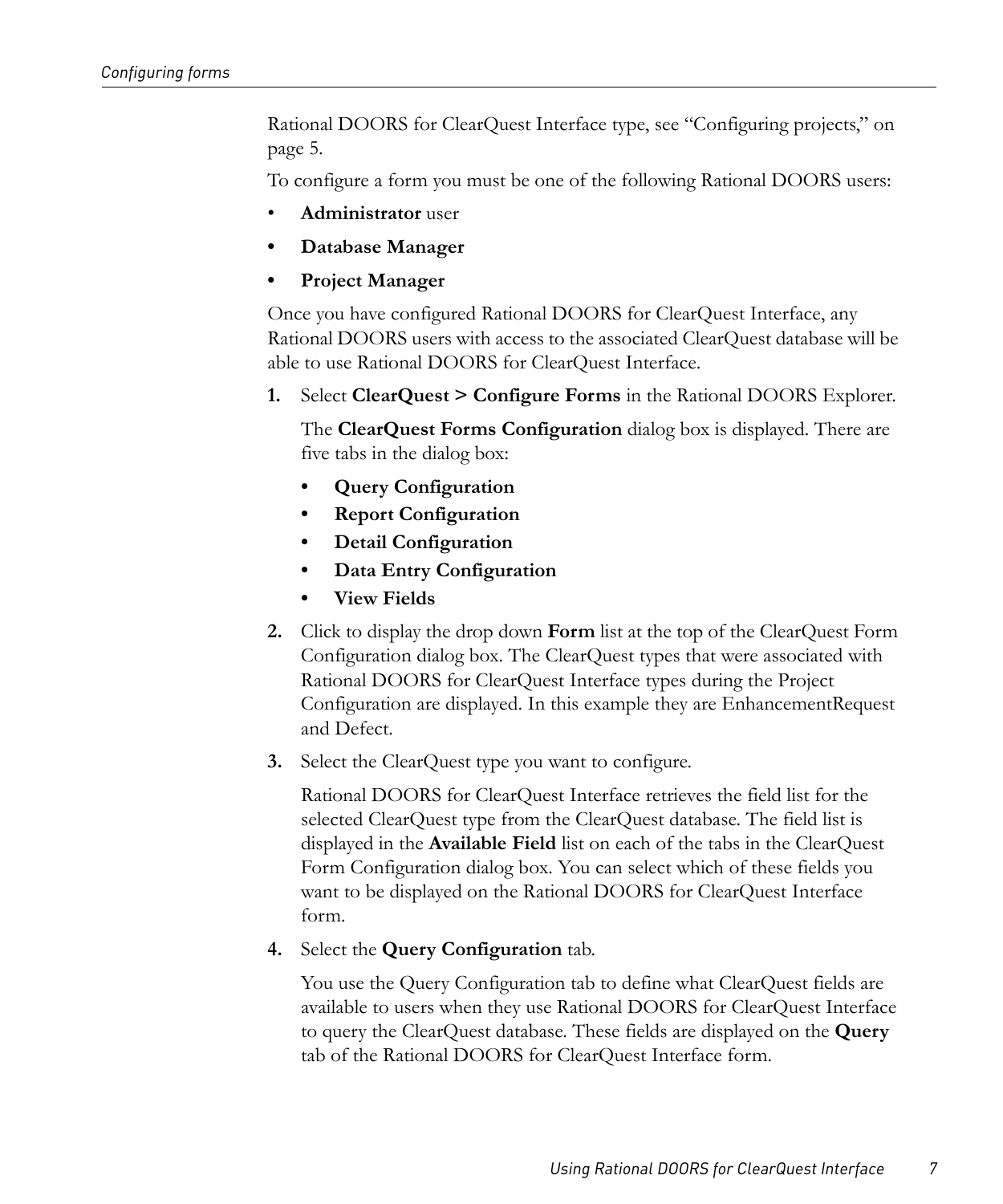- In the left pane, select the checkboxes of the ClearQuest fields you want to make available in Rational DOORS for ClearQuest Interface. They are displayed in the **Selected Item Order** list.
- The fields are displayed on the Rational DOORS for ClearQuest Interface form in the same order that they are displayed in the **Selected Item Order** list. To reorder the list, select a field and move it using the up and down arrows.
- The fields are displayed on the Rational DOORS for ClearQuest Interface form with their ClearQuest labels. To give a ClearQuest field a different label, select it in the **Selected Item Order** list and enter a new name in the **Displayed Name** field.
- Select the **Report Configuration** tab.

You can define what ClearQuest fields will be available in Rational DOORS for ClearQuest Interface as a result of a query. These are displayed as column headers in the upper pane of the **Report/Details** tab of the Rational DOORS for ClearQuest Interface form.

- In the left pane, select the checkboxes of the ClearQuest fields you want to make available in Rational DOORS for ClearQuest Interface. They are displayed in the **Selected Item Order** list.
- The fields are displayed on the Rational DOORS for ClearQuest Interface form in the same order as they are displayed in the **Selected Item Order** list. To reorder the list, select a field and move it using the up and down arrows.
- The fields are displayed on the Rational DOORS for ClearQuest Interface form with their ClearQuest labels. To give a ClearQuest field a different label, select it in the **Selected Item Order** list and enter a new name in the **Displayed Name** field.
- **5.** Select the **Detail Configuration** tab.

You can define what additional ClearQuest fields are available in Rational DOORS for ClearQuest Interface as a result of a query. These fields are displayed in the lower pane of the **Reports/Details** tab of the Integration form, and show the values of the record that is selected in the upper pane.

- In the left pane, select the checkboxes of the ClearQuest fields you want to make available in Rational DOORS for ClearQuest Interface. They are displayed in the **Selected Item Order** list.
- The fields are displayed on the Rational DOORS for ClearQuest Interface form in the same order as they appear in the **Selected Item**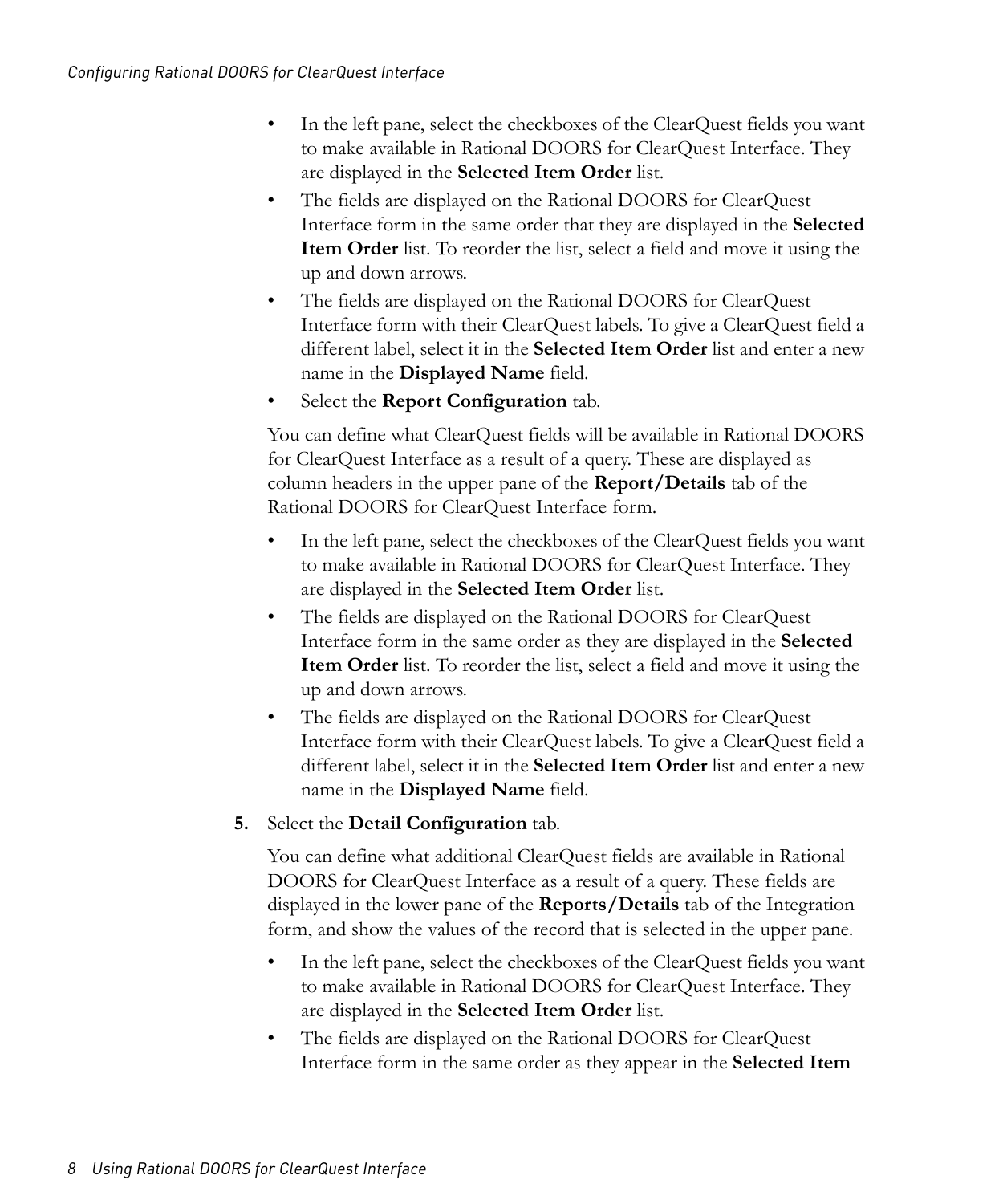**Order** list. To reorder the list, select a field and move it using the up and down arrows.

- The fields are displayed on the Rational DOORS for ClearQuest Interface form with their ClearQuest labels. To give a ClearQuest field a different label, select it in the **Selected Item Order** list and enter a new name in the **Displayed Name** field.
- By default, the ClearQuest fields in the **Details** section of the Rational DOORS for ClearQuest Interface form are editable. To disallow edits to a ClearQuest field select it in the **Selected Item Order** list and clear the **Editable** checkbox.
- **Note** ClearQuest system generated fields, for example **id** or **Submitter** are not editable. The **Editable** checkbox is cleared and dimmed when fields of this type are selected.

#### **6.** Select the **Data Entry Configuration** tab.

You can define what ClearQuest fields are available for editing in Rational DOORS for ClearQuest Interface as a result of a query. These are displayed on the **Edit Record** tab of the Rational DOORS for ClearQuest Interface form.

- In the left pane, select the checkboxes of the ClearQuest fields you want to make available in Rational DOORS for ClearQuest Interface. They are displayed in the **Selected Item Order** list.
- The fields are displayed on the Rational DOORS for ClearQuest Interface form in the same order as they appear in the **Selected Item Order** list. To reorder the list, select a field and move it using the up and down arrows.
- The fields are displayed on the Rational DOORS for ClearQuest Interface form with their ClearQuest labels. To give a ClearQuest field a different label, select it in the **Selected Item Order** list and enter a new name in the **Displayed Name** field.
- By default, the ClearQuest fields in the **Details** section of the Rational DOORS for ClearQuest Interface form are editable. To disallow edits to a ClearQuest field select it in the **Selected Item Order** list and clear the **Editable** checkbox.
- **Note** ClearQuest system generated fields, for example **id** or **Submitter** are not editable. The editable checkbox is cleared and dimmed when fields of this type are selected.
- **7.** Select the **View Fields** tab.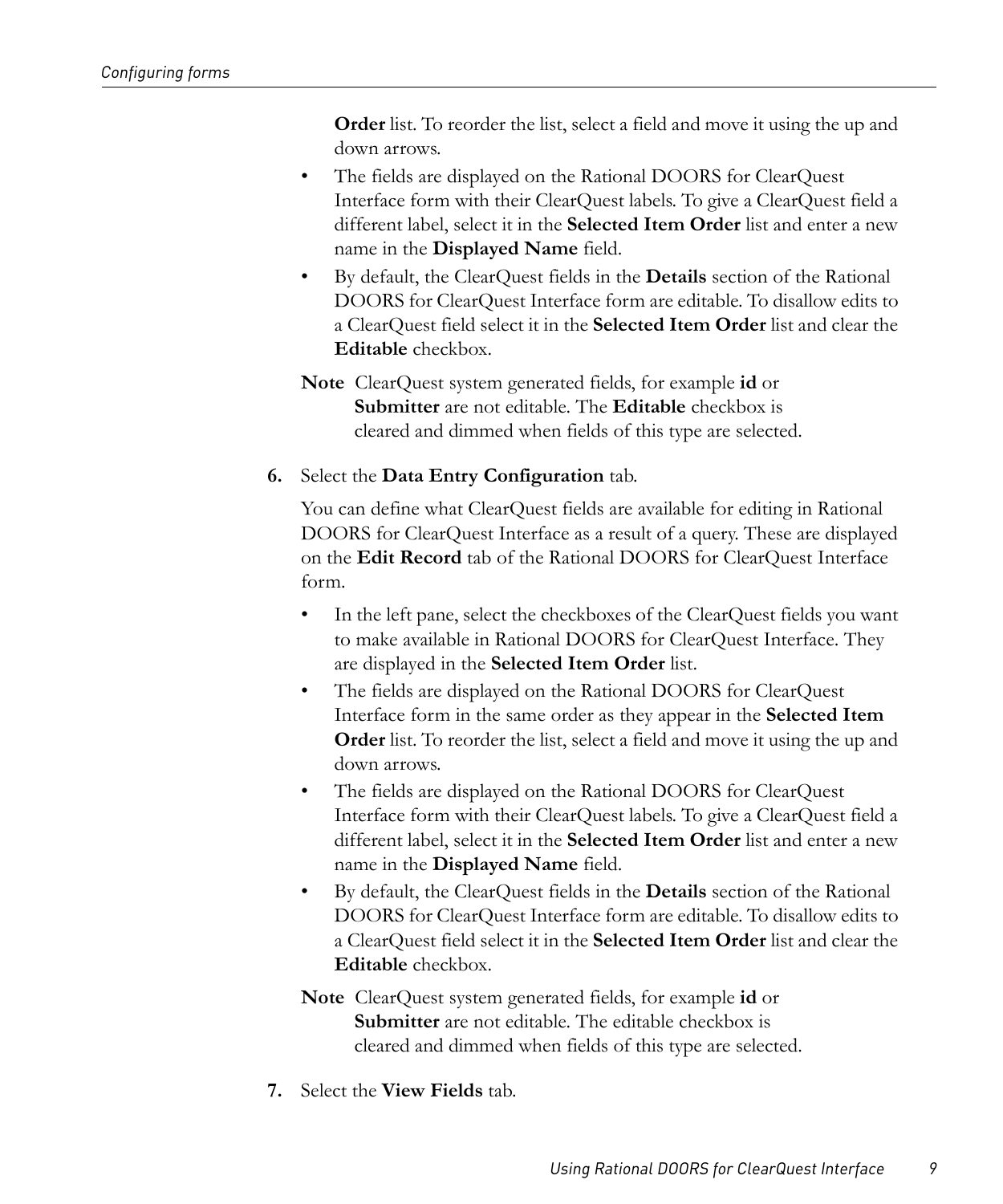Users can create links between ClearQuest records and Rational DOORS objects using Rational DOORS for ClearQuest Interface. The link information is stored in the Rational DOORS module in an attribute called **CQ Links**. This attribute is created automatically the first time a user creates a link. You can define what ClearQuest fields you want to be stored in the **CQ Links** attribute for each link that is created. The default is the ClearQuest record's **id** if no fields are identified.

- In the left pane, select the checkboxes of the ClearQuest fields you want to be stored in the **CQ Links** attribute for each link that is created.
- The fields are listed in the **CQ Links** attribute in the same order as they appear in the **Selected Item Order** list. To reorder the list, select a field and move it using the up and down arrows.
- **8.** You can preview the form by clicking the **Preview Form** button.

The Rational DOORS for ClearQuest Interface form is generated, and the fields you specified during the configuration are displayed.

- **9.** Click **Close** to close the Preview form.
	- **Note** You can query the ClearQuest database using the Preview form, and records matching the query will display. However, you cannot edit any fields when in Preview mode.
- **10.** Click **Save**, then **Close** in the ClearQuest Form Configuration dialog box.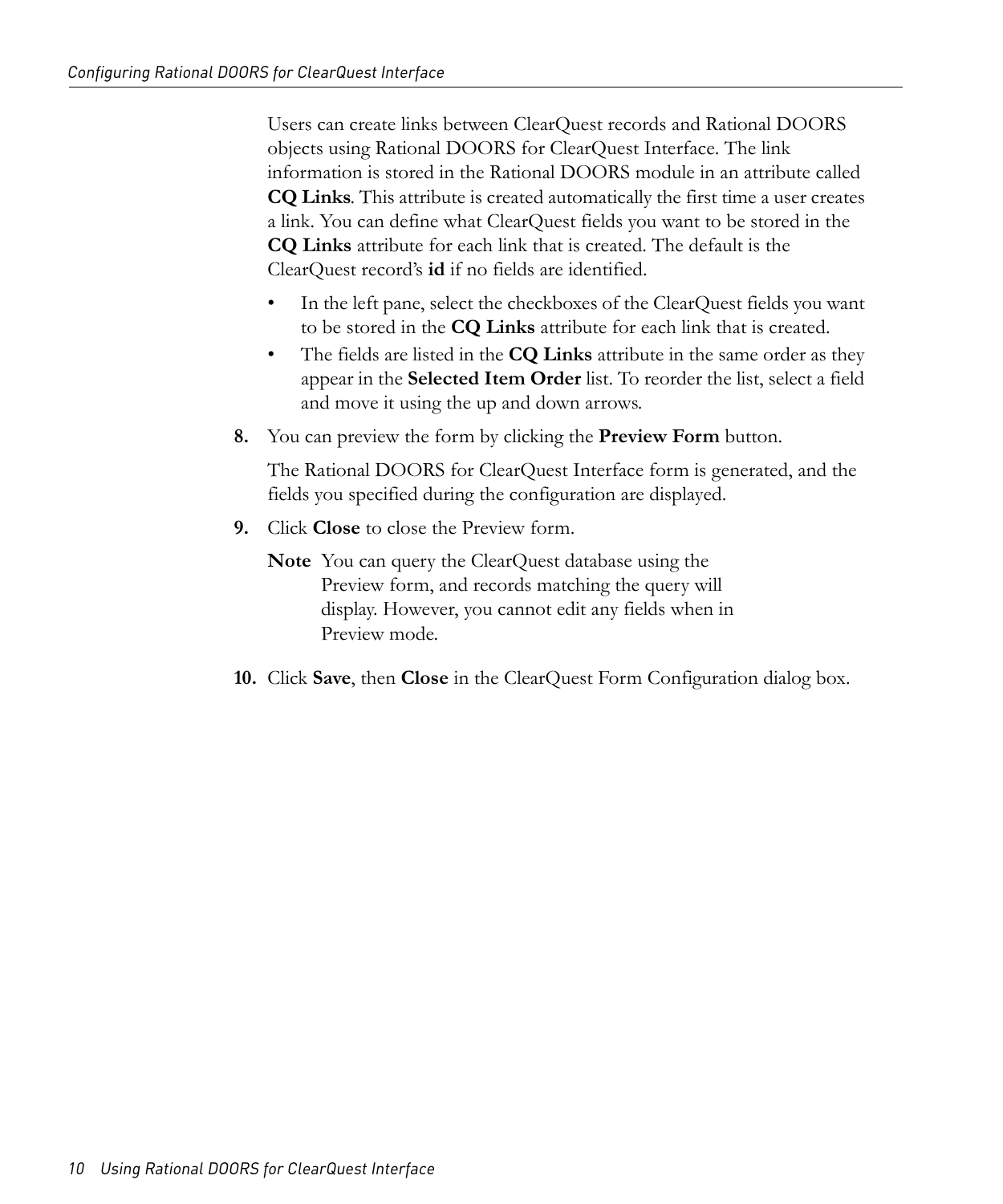## <span id="page-16-0"></span>*4 Using Rational DOORS for ClearQuest Interface*

This chapter describes:

- [Querying the ClearQuest database](#page-16-1)
- [Viewing query results](#page-17-0)
- [Editing a ClearQuest record](#page-18-0)
- [Linking a ClearQuest record to a Rational DOORS object](#page-18-1)
- [Displaying link information in a Rational DOORS module](#page-18-2)
- [Finding Rational DOORS objects linked to a ClearQuest record](#page-19-0)
- [Finding ClearQuest records linked to a Rational DOORS object](#page-19-1)
- [Deleting links](#page-20-0)

## <span id="page-16-2"></span><span id="page-16-1"></span>**Querying the ClearQuest database**

To use Rational DOORS for ClearQuest Interface you must have access to:

- The configured Rational DOORS project
- The ClearQuest database that has been associated with that project

#### **To query the ClearQuest database:**

**1.** In a formal module, right click and select **ClearQuest > Reports > Show Defect Query Form** or **ClearQuest > Reports > Show Enhancement Request Query Form**.

The **ClearQuest Login** screen is displayed.

- **Note** If the current Rational DOORS project has not been configured for Rational DOORS for ClearQuest Interface, an error message is displayed. The Rational DOORS Administrator user, a Rational DOORS Database Manager or Rational DOORS Project Manager must run the **Configure Project** and **Configure Forms** options from the Rational DOORS Explorer before Rational DOORS for ClearQuest Interface can be used.
- **2.** Enter your ClearQuest username and password.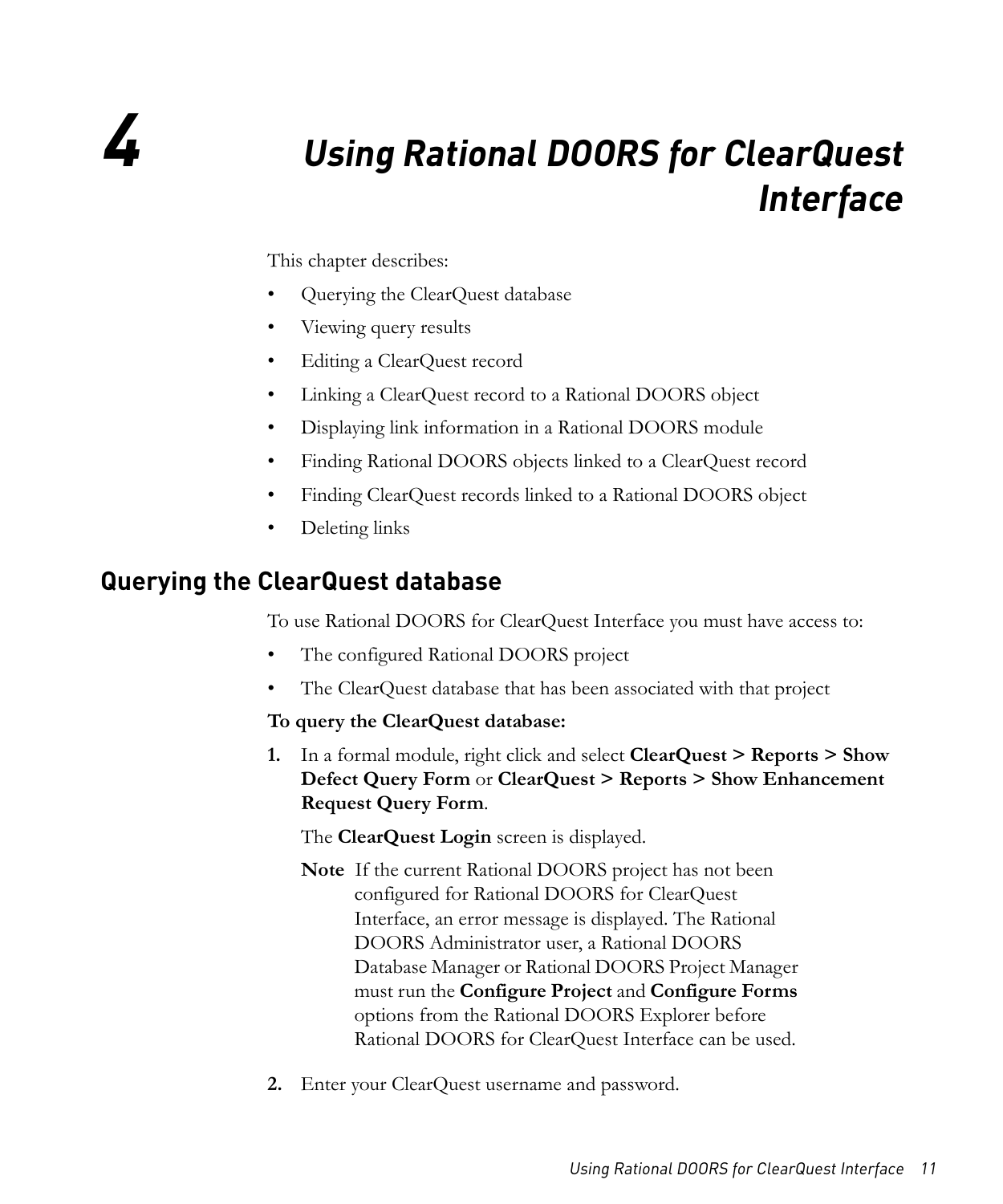You will be prompted to log into the ClearQuest database each time Rational DOORS for ClearQuest Interface accesses the ClearQuest database. You can choose to save your ClearQuest username and/or password when you log in by ticking the appropriate checkbox on the login dialog box.

- If you save your username you will be prompted for your password each time Rational DOORS for ClearQuest Interface accesses the ClearQuest database.
- If you save your username and password you will not be prompted to login unless the login fails.
- You can login again during a session, or change your login options by selecting **ClearQuest > Login** from the Rational DOORS explorer, or from the right click menu in a Rational DOORS module.

The Rational DOORS for ClearQuest Interface form opens, displaying the ClearQuest fields you can use to query the ClearQuest database. The ClearQuest fields that are displayed on the Rational DOORS for ClearQuest Interface form are those that were specified when Rational DOORS for ClearQuest Interface was configured.

**3.** Select the Query tab.

Specify the criteria for your query. Rational DOORS for ClearQuest Interface only supports **And** or **Or** logic when you enter a value in more than one field.

#### **4.** Click **Perform Query**.

Rational DOORS for ClearQuest Interface queries the ClearQuest database. When the information has been retrieved from the ClearQuest database, the Report/Details tab of the integration form is activated and the results of the query are displayed.

### <span id="page-17-1"></span><span id="page-17-0"></span>**Viewing query results**

The results of the query are listed in the upper section of the **Reports/Details** tab. When a record is selected in the list, the details of that record are displayed in the lower section of the tab.

Depending on how the Report/Details tab has been configured, you may be able to edit the fields in the lower section of the form. If a field in this section is read only, it is dimmed.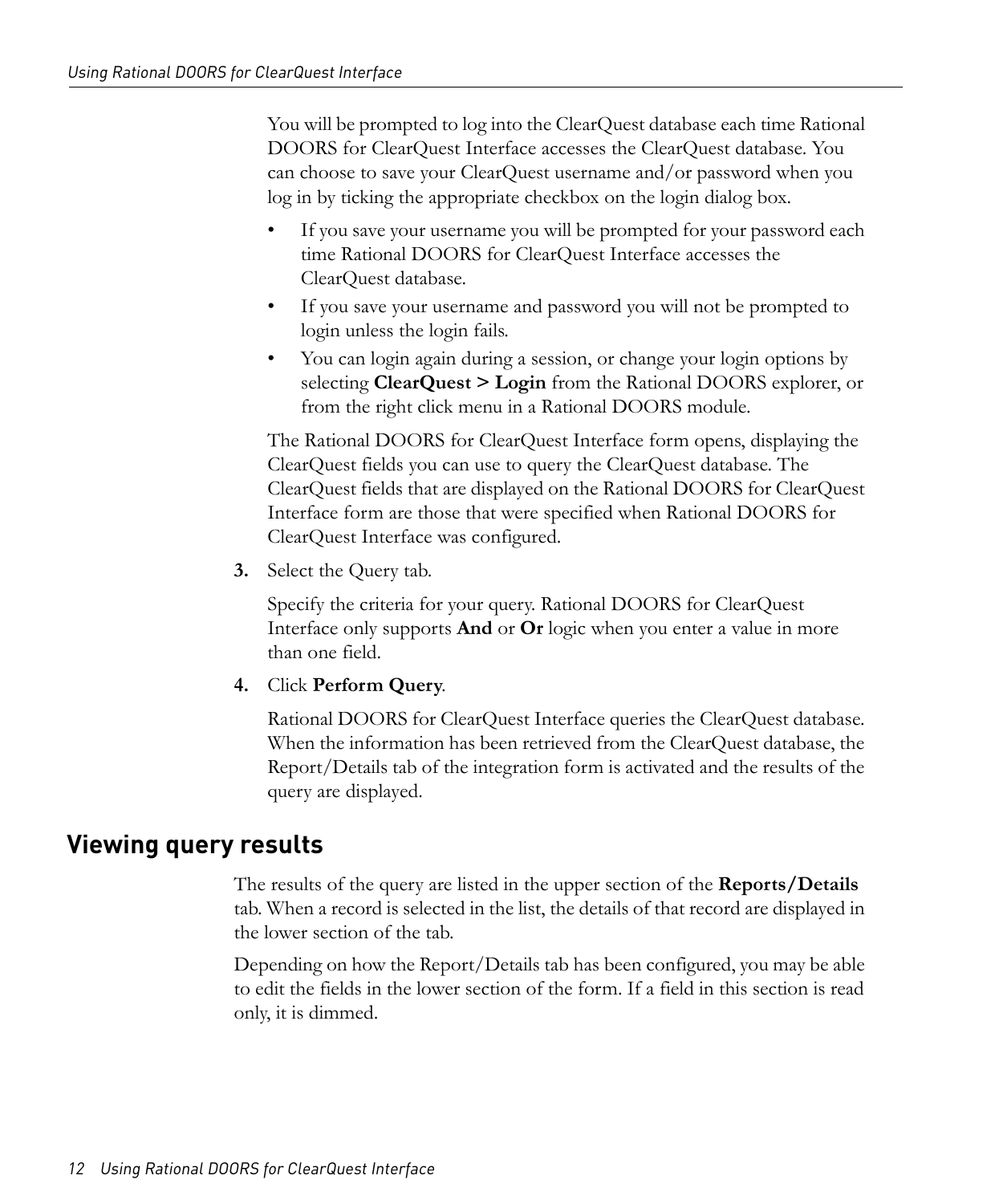## <span id="page-18-3"></span><span id="page-18-0"></span>**Editing a ClearQuest record**

You can edit a ClearQuest record using the **Edit Record** tab on the integration form.

#### **To edit a ClearQuest record:**

- **1.** Select the record you want to edit in the list on the **Report/Details** tab.
- **2.** Select the **Edit Record** tab or click the **Edit** button.

The fields on the **Edit Record** tab are populated with values from the ClearQuest record you selected in the previous step. If a field on the **Edit Record** tab is read only, it is dimmed.

**3.** Make the required changes and click **Apply** to save them to the ClearQuest database.

## <span id="page-18-4"></span><span id="page-18-1"></span>**Linking a ClearQuest record to a Rational DOORS object**

#### **To link a ClearQuest record to a Rational DOORS object:**

- **1.** Select the ClearQuest record on the **Report/Details** tab of the integration form dialog box.
- **2.** In the formal module, select the Rational DOORS object to which you want to link the record.
- **3.** Right click in the Rational DOORS formal module and select **ClearQuest > Linking > Create Link**.

The link is created.

## <span id="page-18-5"></span><span id="page-18-2"></span>**Displaying link information in a Rational DOORS module**

ClearQuest link information is stored in the Rational DOORS module in an attribute called **CQ Links**. This attribute is created automatically the first time a link is created between a ClearQuest record and a Rational DOORS object. The **CQ Links** attribute holds information about the ClearQuest record that is linked to the Rational DOORS object. The information held in the attribute depends on the ClearQuest fields selected when Rational DOORS for ClearQuest Interface is configured.

You can use Rational DOORS for ClearQuest Interface to create a view called **ClearQuest Status View**. The **CQ Links** attribute is displayed in a column in the **ClearQuest Status View**. To create this view select **ClearQuest > Status View > Create Status View** from the right click menu within the module.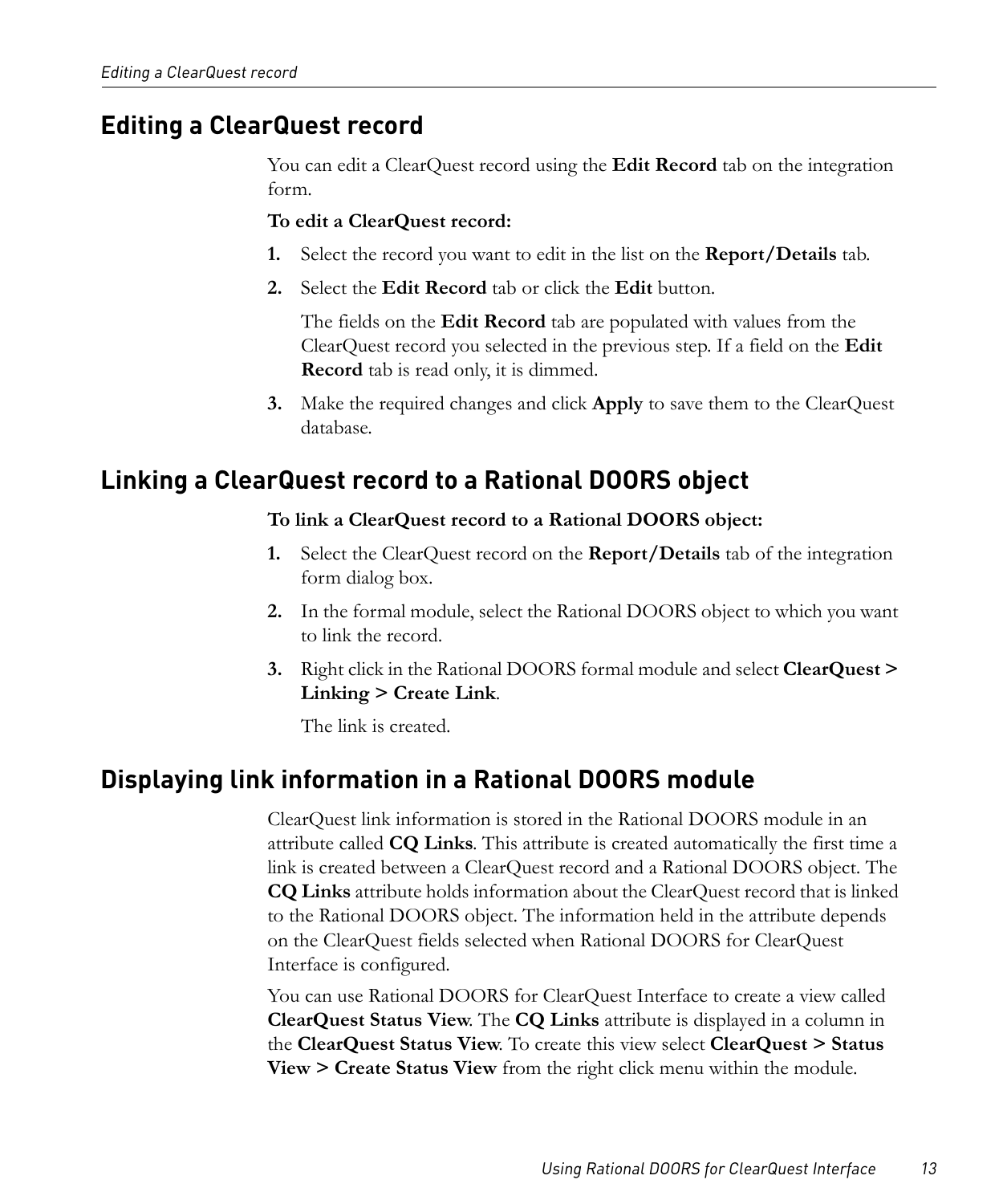You can refresh the view to show new link information by selecting **ClearQuest > Status View > Update Status View** from the right click menu. The latest link information for the current Rational DOORS project is retrieved from ClearQuest, and an information dialog is displayed stating that the CQ Status Files have been updated successfully.

**Note** Rational DOORS for ClearQuest Interface has to access the ClearQuest database to retrieve this information. You may be prompted to log into the ClearQuest database.

## <span id="page-19-3"></span><span id="page-19-0"></span>**Finding Rational DOORS objects linked to a ClearQuest record**

You can trace links from a ClearQuest record to a Rational DOORS object using Rational DOORS for ClearQuest Interface.

#### **To trace linked Rational DOORS objects:**

- **1.** On the **Report/Details** tab of the integration form, select the ClearQuest record you want to check for links.
- **2.** Click the **Requirements** button.

Any Rational DOORS modules that contain objects that are linked to the selected record are opened in read-only mode and filtered to display only the linked objects.

## <span id="page-19-2"></span><span id="page-19-1"></span>**Finding ClearQuest records linked to a Rational DOORS object**

You can trace links from a Rational DOORS object to a ClearQuest record using Rational DOORS for ClearQuest Interface.

#### **To trace linked ClearQuest records:**

**1.** In the Rational DOORS formal module, select the **ClearQuest Status View** from the Views drop down list.

ClearQuest link information is displayed in the CQ Links attribute column in this view.

**2.** Right click on an object that has a link to a ClearQuest record and select **ClearQuest > Reports > Show Enhancement Requests** or **ClearQuest > Reports > Show Defects**.

The Rational DOORS for ClearQuest Interface form is opened. The **Report/Details** tab is displayed and ClearQuest records that are linked to the selected Rational DOORS object are listed.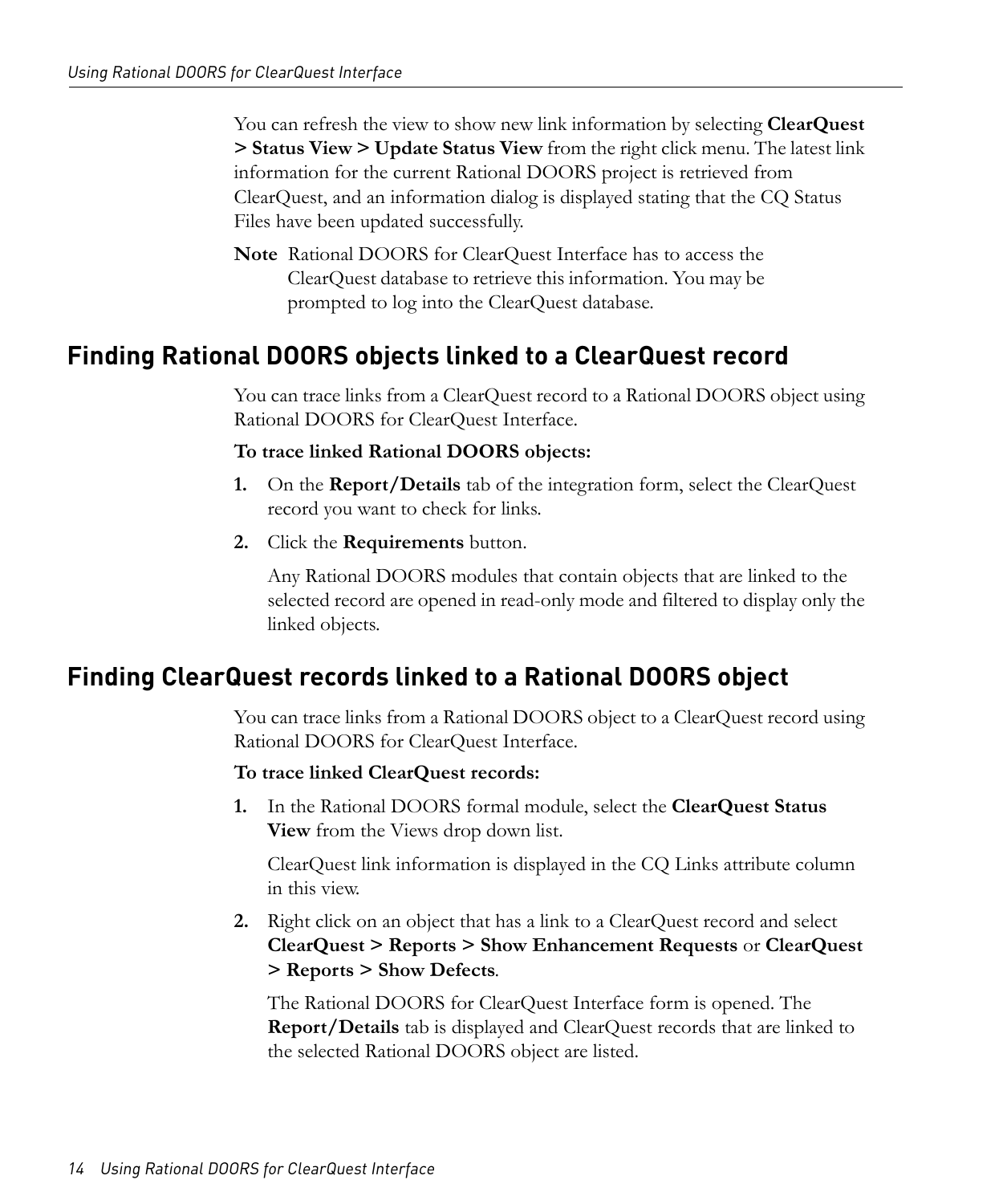## <span id="page-20-2"></span><span id="page-20-1"></span><span id="page-20-0"></span>**Deleting links**

#### **To delete links between Rational DOORS objects and ClearQuest records:**

- **1.** Select the **ClearQuest Status View** from the drop down views list in the Rational DOORS formal module
- **2.** Select the Rational DOORS object containing the link that you want to delete.
- **3.** Right click and select **ClearQuest > Reports > Show Defects** or **ClearQuest > Reports > Show Enhancement Requests**.

The Rational DOORS for ClearQuest Interface form is opened. The **Report/Details** tab is displayed and ClearQuest records that are linked to the selected Rational DOORS object are listed.

- **4.** Select the ClearQuest record that is the target of the link you want to delete.
- **5.** In the formal module right click on the Rational DOORS object that was selected in [Step 2](#page-20-1) and select **ClearQuest > Linking > Delete Link**.

The link is deleted and the a message is displayed.

**Note** The deleted link is displayed in the ClearQuest Status View until you update the view. To update the status view select **ClearQuest > Status View > Update Status View** from the right click menu in the formal module.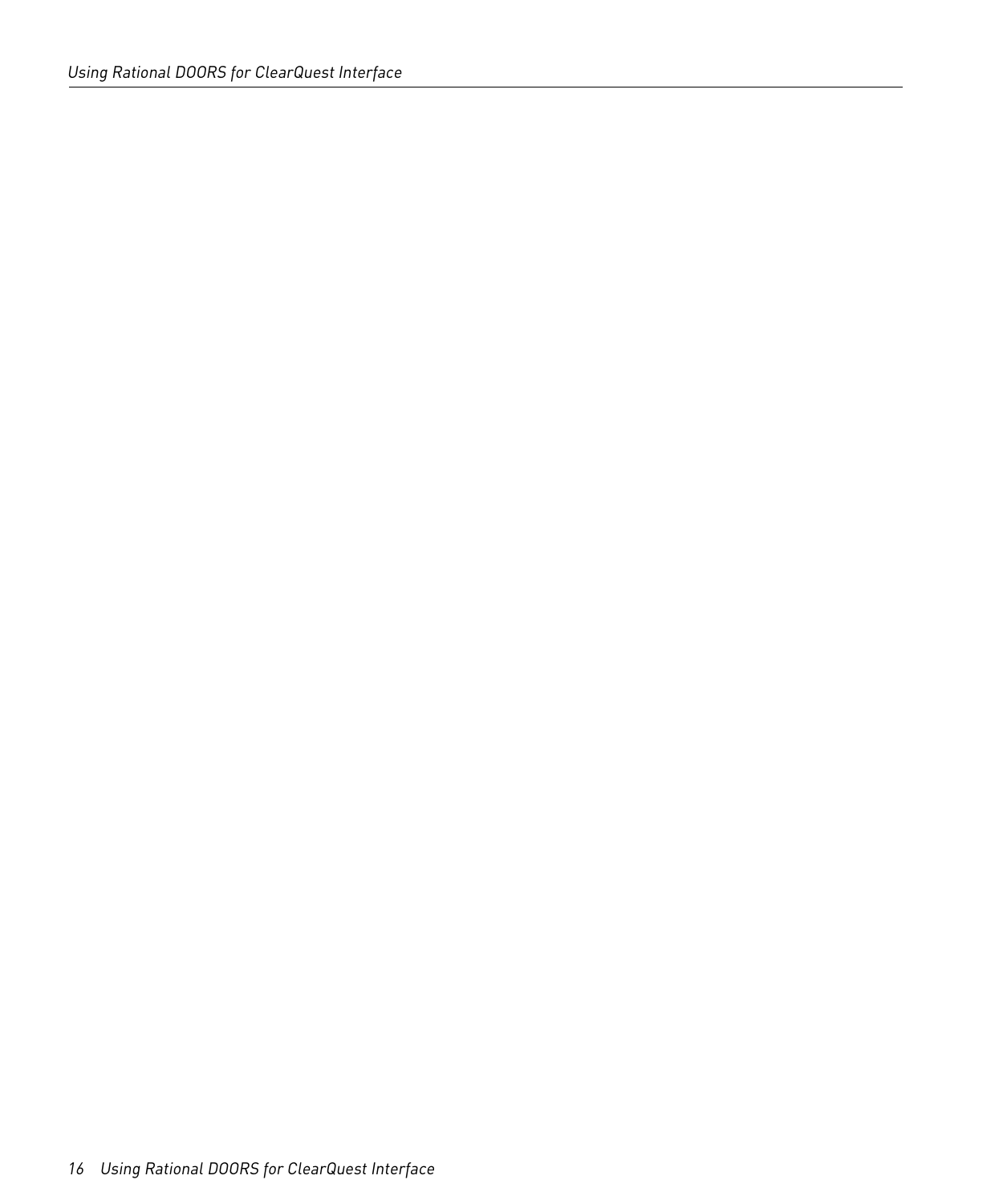## *5 Contacting support*

<span id="page-22-0"></span>This chapter contains the following topics:

- [Contacting IBM Rational Software Support](#page-22-1)
- **[Prerequisites](#page-22-2)**
- [Submitting problems](#page-23-0)
- <span id="page-22-3"></span>• [Other information](#page-25-0)

### <span id="page-22-1"></span>**Contacting IBM Rational Software Support**

If the self-help resources have not provided a resolution to your problem, you can contact IBM Rational Software Support for assistance in resolving product issues.

**Note** If you are a heritage Telelogic customer, you can go to http://support.telelogic.com/toolbar and download the IBM Rational Telelogic Software Support browser toolbar. This toolbar helps simplify the transition to the IBM Rational Telelogic product online resources. Also, a single reference site for all IBM Rational Telelogic support resources is located at

http://www.ibm.com/software/rational/support/telelogic/

### <span id="page-22-2"></span>**Prerequisites**

To submit your problem to IBM Rational Software Support, you must have an active Passport Advantage® software maintenance agreement. Passport Advantage is the IBM comprehensive software licensing and software maintenance (product upgrades and technical support) offering. You can enroll online in Passport Advantage from

http://www.ibm.com/software/lotus/passportadvantage/howtoenroll.html.

- To learn more about Passport Advantage, visit the Passport Advantage FAQs at http://www.ibm.com/software/lotus/passportadvantage/brochures\_faqs\_ quickguides.html.
- For further assistance, contact your IBM representative.

To submit your problem online (from the IBM Web site) to IBM Rational Software Support, you must additionally: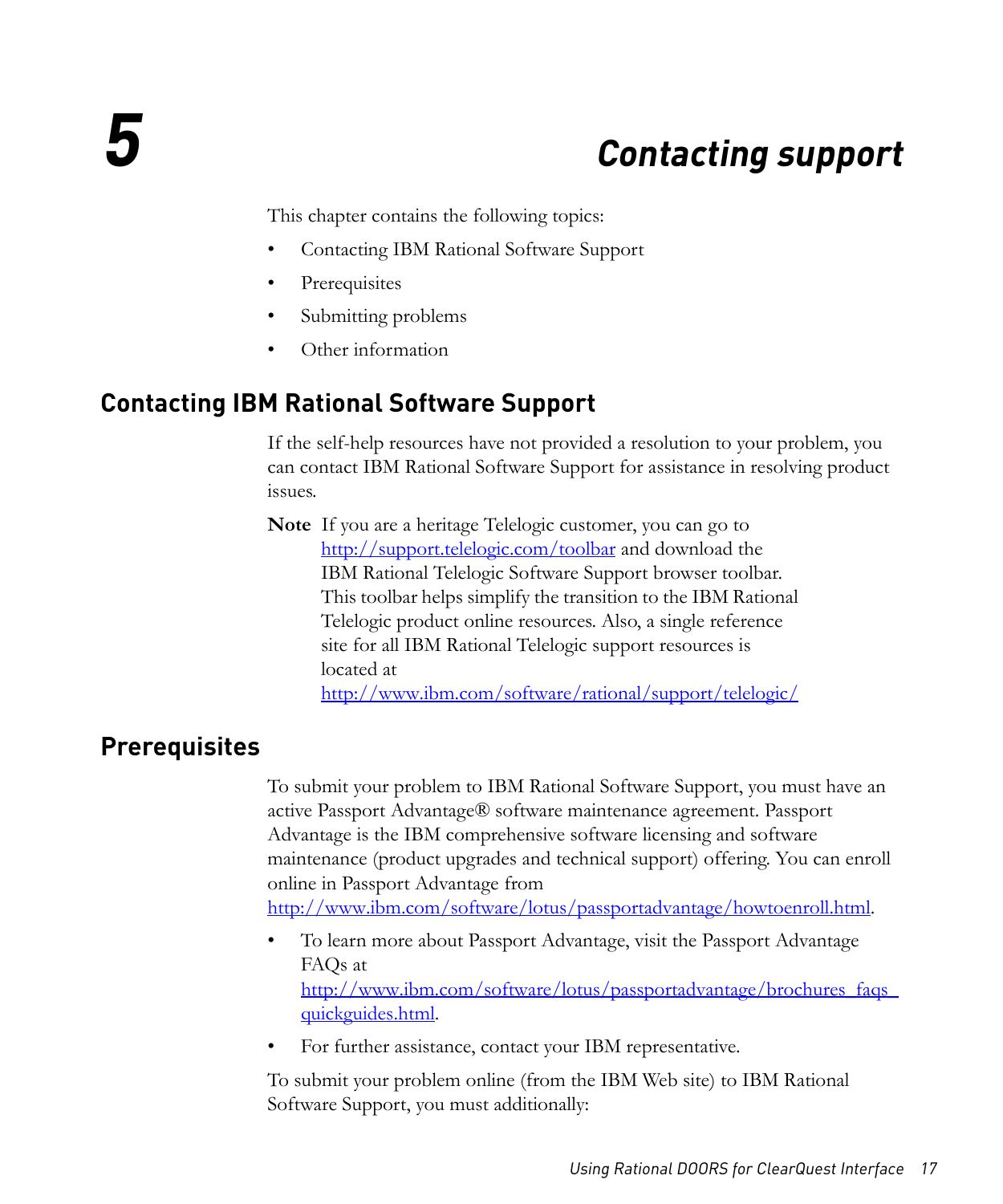- Be a registered user on the IBM Rational Software Support Web site. For details about registering, go to http://www-01.ibm.com/software/support/.
- Be listed as an authorized caller in the service request tool.

### <span id="page-23-0"></span>**Submitting problems**

To submit your problem to IBM Rational Software Support:

**1.** Determine the business impact of your problem. When you report a problem to IBM, you are asked to supply a severity level. Therefore, you need to understand and assess the business impact of the problem that you are reporting.

Use the following table to determine the severity level.

| <b>Severity</b> | <b>Description</b>                                                                                                                                                                       |
|-----------------|------------------------------------------------------------------------------------------------------------------------------------------------------------------------------------------|
| 1               | The problem has a <i>critical</i> business impact: You are unable to<br>use the program, resulting in a critical impact on operations.<br>This condition requires an immediate solution. |
| $\mathfrak{D}$  | This problem has a <i>significant</i> business impact: The program<br>is usable, but it is severely limited.                                                                             |
| 3               | The problem has <i>some</i> business impact: The program is<br>usable, but less significant features (not critical to<br>operations) are unavailable.                                    |
|                 | The problem has <i>minimal</i> business impact: The problem<br>causes little impact on operations or a reasonable<br>circumvention to the problem was implemented.                       |

- **2.** Describe your problem and gather background information, When describing a problem to IBM, be as specific as possible. Include all relevant background information so that IBM Rational Software Support specialists can help you solve the problem efficiently. To save time, know the answers to these questions:
	- What software versions were you running when the problem occurred? To determine the exact product name and version, use the option

applicable to you: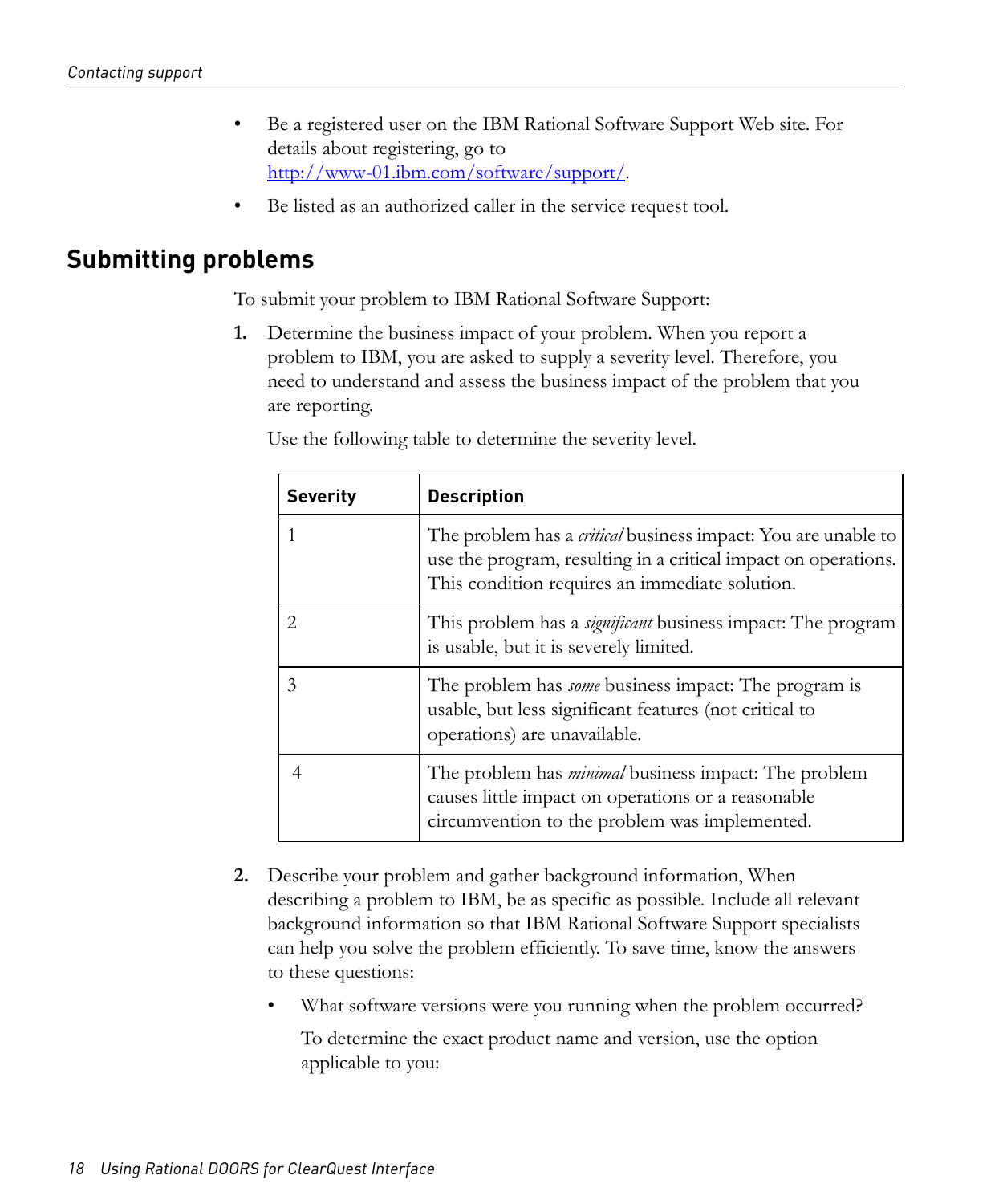- Start the IBM Installation Manager and click **File** > **View Installed Packages**. Expand a package group and select a package to see the package name and version number.
- Start your product, and click **Help** > **About** to see the offering name and version number.
- What is your operating system and version number (including any service packs or patches)?
- Do you have logs, traces, and messages that are related to the problem symptoms?
- Can you recreate the problem? If so, what steps do you perform to recreate the problem?
- Did you make any changes to the system? For example, did you make changes to the hardware, operating system, networking software, or other system components?
- Are you currently using a workaround for the problem? If so, be prepared to describe the workaround when you report the problem.
- **3.** Submit your problem to IBM Rational Software Support. You can submit your problem to IBM Rational Software Support in the following ways:
	- **Online**: Go to the IBM Rational Software Support Web site at https://www.ibm.com/software/rational/support/ and in the Rational support task navigator, click **Open Service Request.** Select the electronic problem reporting tool, and open a Problem Management Record (PMR), describing the problem accurately in your own words.

For more information about opening a service request, go to http://www.ibm.com/software/support/help.html

You can also open an online service request using the IBM Support Assistant. For more information, go to http://www-01.ibm.com/software/support/isa/faq.html.

- **By phone**: For the phone number to call in your country or region, go to the IBM directory of worldwide contacts at http://www.ibm.com/planetwide/ and click the name of your country or geographic region.
- **Through your IBM Representative:** If you cannot access IBM Rational Software Support online or by phone, contact your IBM Representative. If necessary, your IBM Representative can open a service request for you. You can find complete contact information for each country at http://www.ibm.com/planetwide/.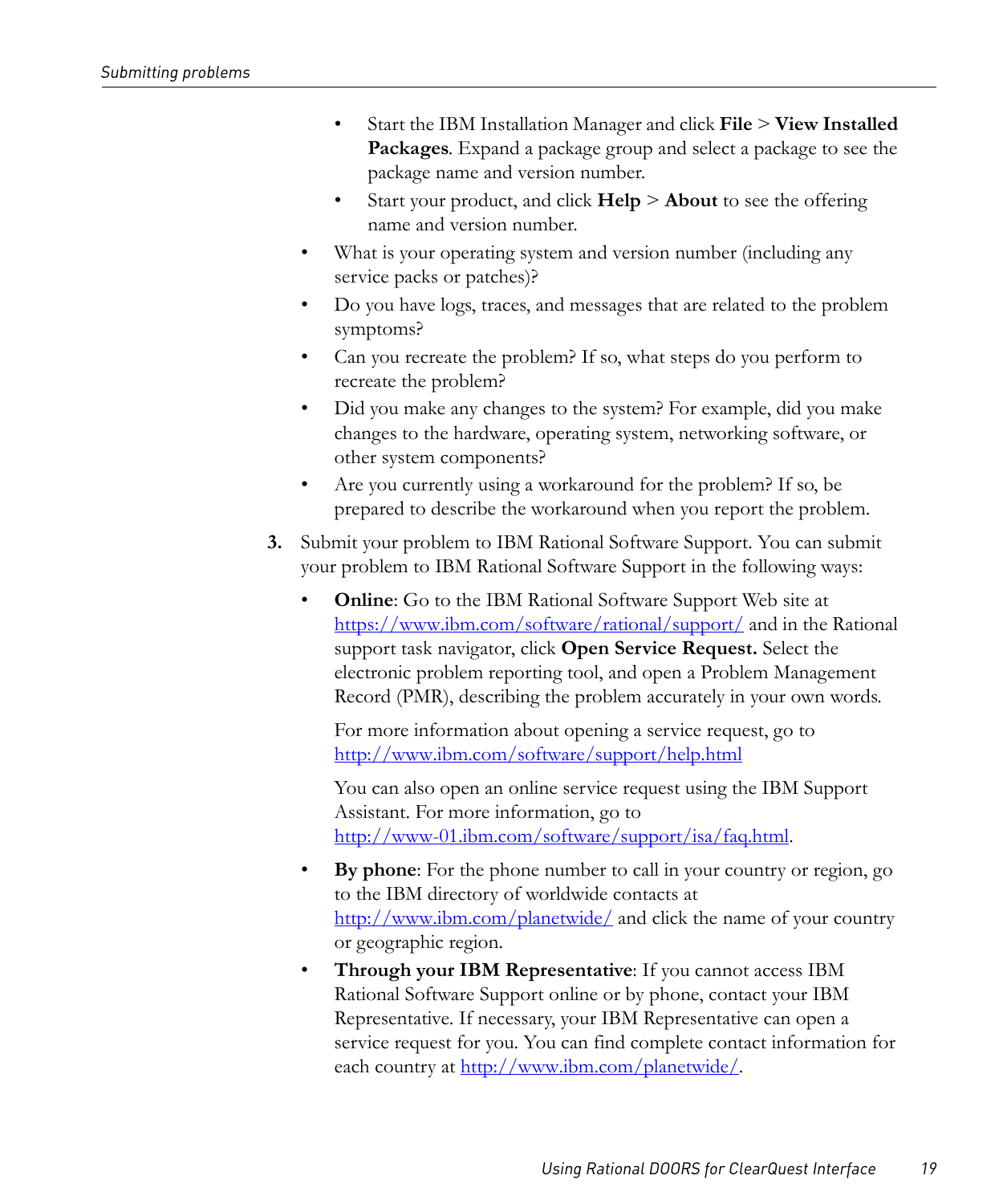If the problem you submit is for a software defect or for missing or inaccurate documentation, IBM Rational Software Support creates an Authorized Program Analysis Report (APAR). The APAR describes the problem in detail. Whenever possible, IBM Rational Software Support provides a workaround that you can implement until the APAR is resolved and a fix is delivered. IBM publishes resolved APARs on the IBM Rational Software Support Web site daily, so that other users who experience the same problem can benefit from the same resolution.

## <span id="page-25-0"></span>**Other information**

For Rational software product news, events, and other information, visit the IBM Rational Software Web site on http://www.ibm.com/software/rational/.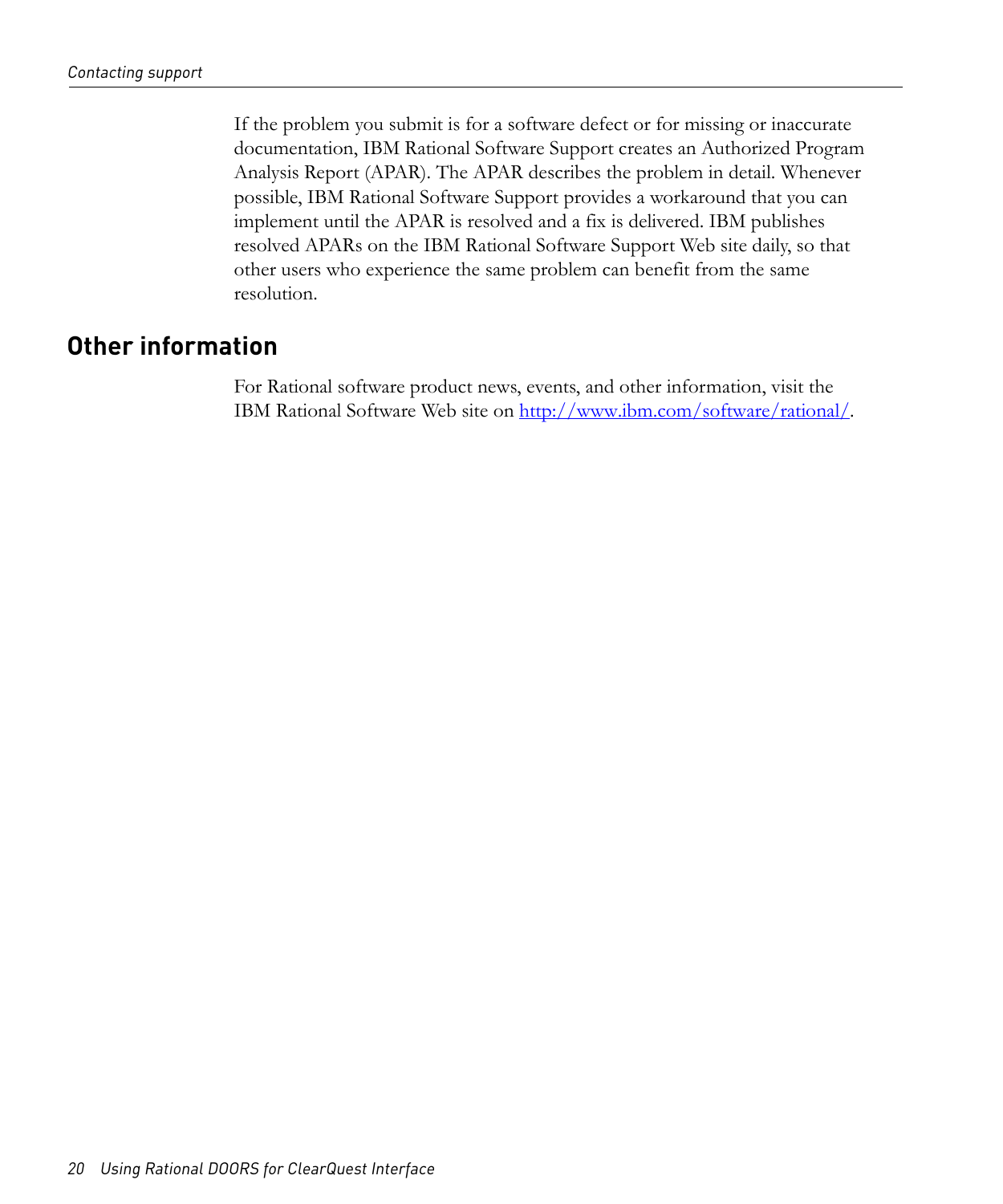#### <span id="page-26-1"></span><span id="page-26-0"></span>© Copyright IBM Corporation 1993, 2009

US Government Users Restricted Rights - Use, duplication, or disclosure restricted by GSA ADP Schedule Contract with IBM Corp.

This information was developed for products and services offered in the U.S.A. IBM may not offer the products, services, or features discussed in this document in other countries. Consult your local IBM representative for information on the products and services currently available in your area. Any reference to an IBM product, program, or service is not intended to state or imply that only that IBM product, program, or service may be used. Any functionally equivalent product, program, or service that does not infringe any IBM intellectual property right may be used instead. However, it is the user's responsibility to evaluate and verify the operation of any non-IBM product, program, or service.

IBM may have patents or pending patent applications covering subject matter described in this document. The furnishing of this document does not grant you any license to these patents. You can send written license inquiries to:

IBM Director of Licensing IBM Corporation North Castle Drive Armonk, NY 10504-1785 U.S.A.

For license inquiries regarding double-byte character set (DBCS) information, contact the IBM Intellectual Property Department in your country or send written inquiries to:

IBM World Trade Asia Corporation Licensing 2-31 Roppongi 3-chome, Minato-ku Tokyo 106-0032, Japan

**The following paragraph does not apply to the United Kingdom or any other country where such provisions are inconsistent with local law:** INTERNATIONAL BUSINESS MACHINES CORPORATION PROVIDES THIS PUBLICATION "AS IS" WITHOUT WARRANTY OF ANY KIND, EITHER EXPRESS OR IMPLIED, INCLUDING, BUT NOT LIMITED TO,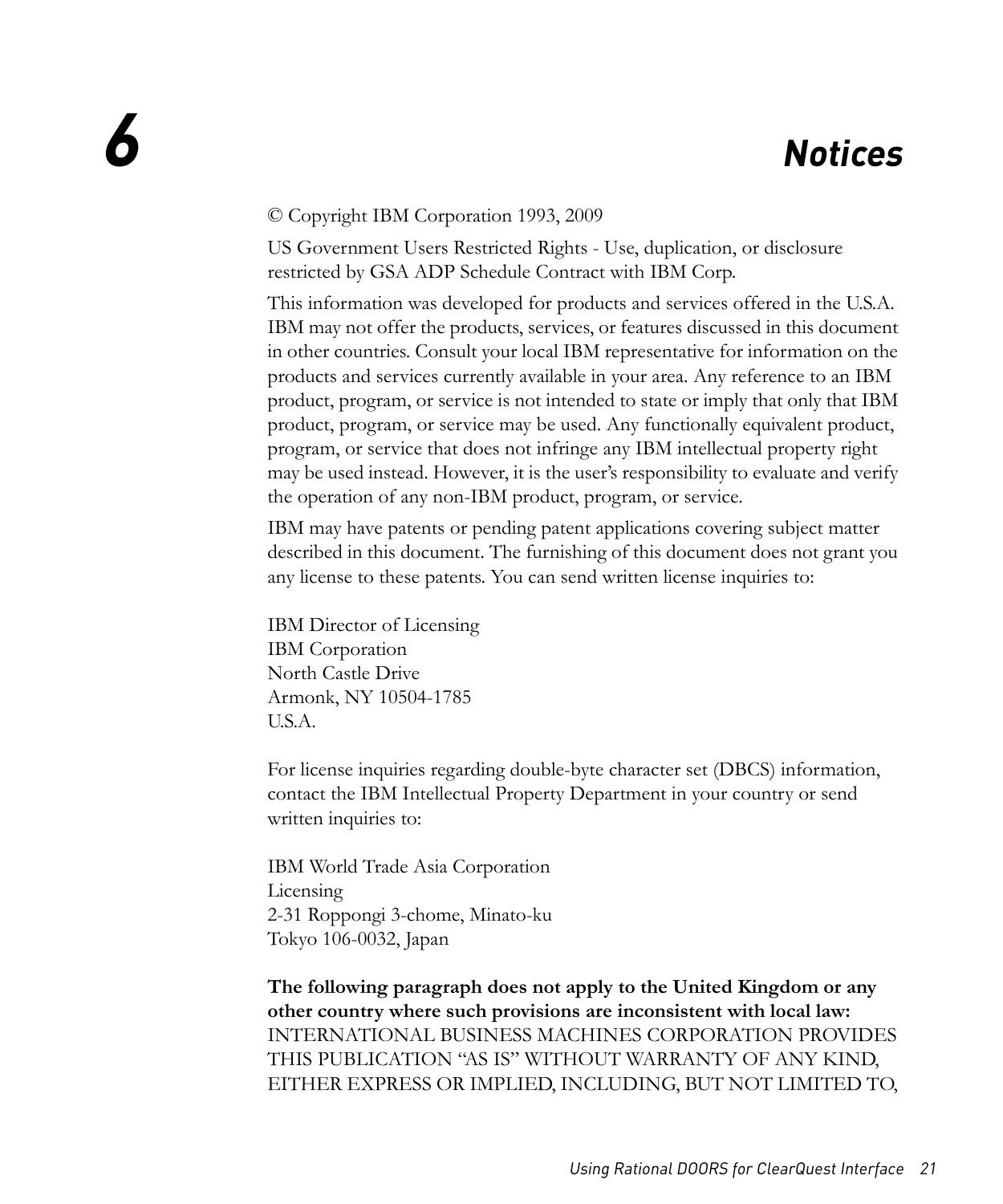## THE IMPLIED WARRANTIES OF NON-INFRINGEMENT, MERCHANTABILITY OR FITNESS FOR A PARTICULAR PURPOSE.

Some states do not allow disclaimer of express or implied warranties in certain transactions. Therefore, this statement may not apply to you.

This information could include technical inaccuracies or typographical errors. Changes are periodically made to the information herein; these changes will be incorporated in new editions of the publication. IBM may make improvements and/or changes in the product(s) and/or the program(s) described in this publication at any time without notice.

Any references in this information to non-IBM Web sites are provided for convenience only and do not in any manner serve as an endorsement of those Web sites. The materials at those Web sites are not part of the materials for this IBM product and use of those Web sites is at your own risk.

IBM may use or distribute any of the information you supply in any way it believes appropriate without incurring any obligation to you.

Licensees of this program who wish to have information about it for the purpose of enabling: (i) the exchange of information between independently created programs and other programs (including this one) and (ii) the mutual use of the information which has been exchanged, should contact:

Intellectual Property Dept. for Rational Software IBM Corporation 1 Rogers Street Cambridge, Massachusetts 02142 U.S.A.

Such information may be available, subject to appropriate terms and conditions, including in some cases, payment of a fee.

The licensed program described in this document and all licensed material available for it are provided by IBM under terms of the IBM Customer Agreement, IBM International Program License Agreement or any equivalent agreement between us.

Any performance data contained herein was determined in a controlled environment. Therefore, the results obtained in other operating environments may vary significantly. Some measurements may have been made on development-level systems and there is no guarantee that these measurements will be the same on generally available systems. Furthermore, some measurements may have been estimated through extrapolation. Actual results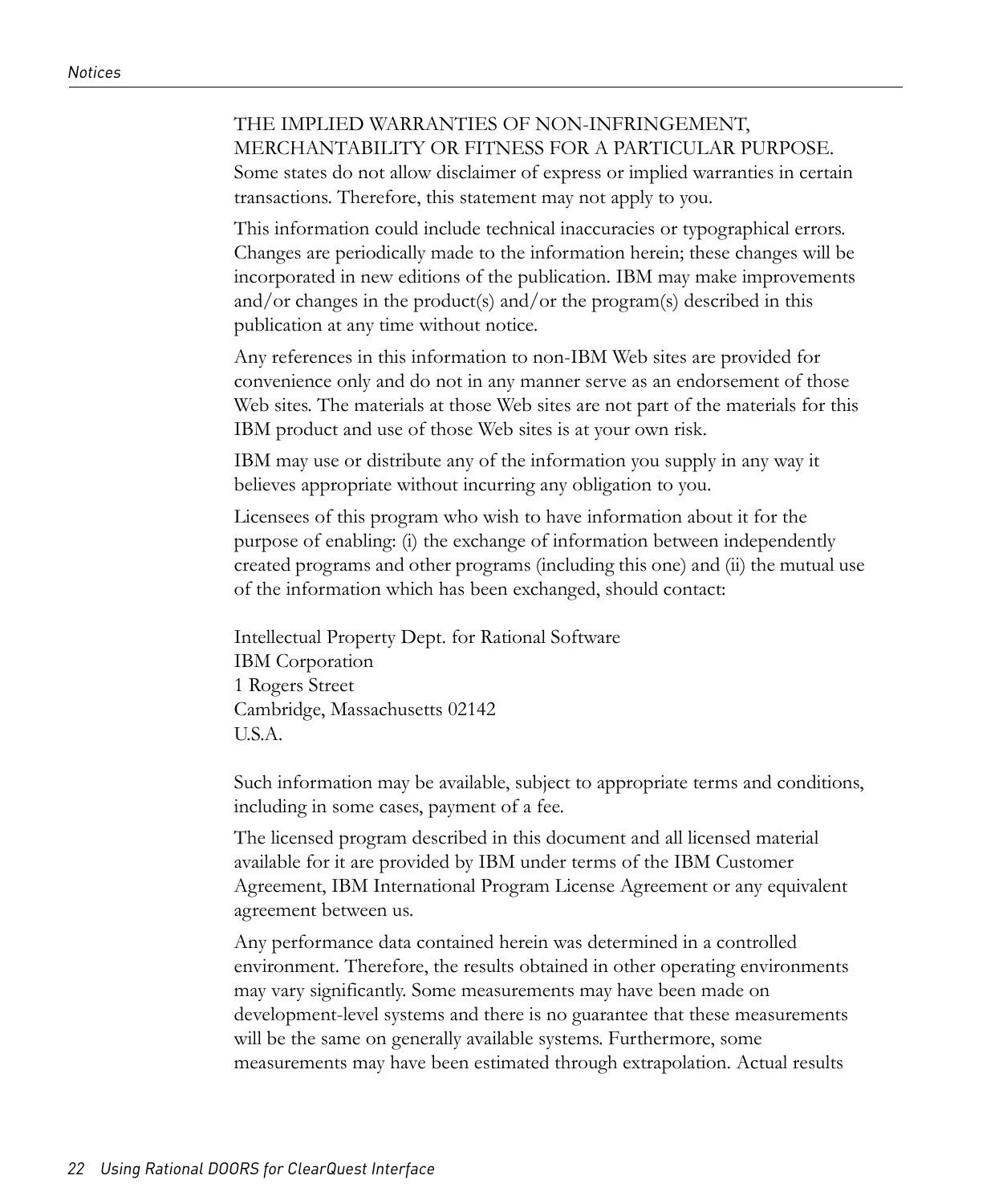may vary. Users of this document should verify the applicable data for their specific environment.

Information concerning non-IBM products was obtained from the suppliers of those products, their published announcements or other publicly available sources. IBM has not tested those products and cannot confirm the accuracy of performance, compatibility or any other claims related to non-IBM products. Questions on the capabilities of non-IBM products should be addressed to the suppliers of those products.

This information contains examples of data and reports used in daily business operations. To illustrate them as completely as possible, the examples include the names of individuals, companies, brands, and products. All of these names are fictitious and any similarity to the names and addresses used by an actual business enterprise is entirely coincidental.

If you are viewing this information softcopy, the photographs and color illustrations may not appear.

Additional legal notices are described in the legal\_information.html file that is included in your software installation.

### <span id="page-28-0"></span>**Trademarks**

IBM, the IBM logo, and ibm.com are trademarks or registered trademarks of International Business Machines Corp., registered in many jurisdictions worldwide. Other product and service names might be trademarks of IBM or other companies. A current list of IBM trademarks is available on the Web at www.ibm.com/legal/copytrade.html.

FLEXnet is a registered trademark or trademark of Macrovision Corporation.

Microsoft and Windows are trademarks of Microsoft Corporation in the United States, other countries, or both.

Other company, product or service names may be trademarks or service marks of others.